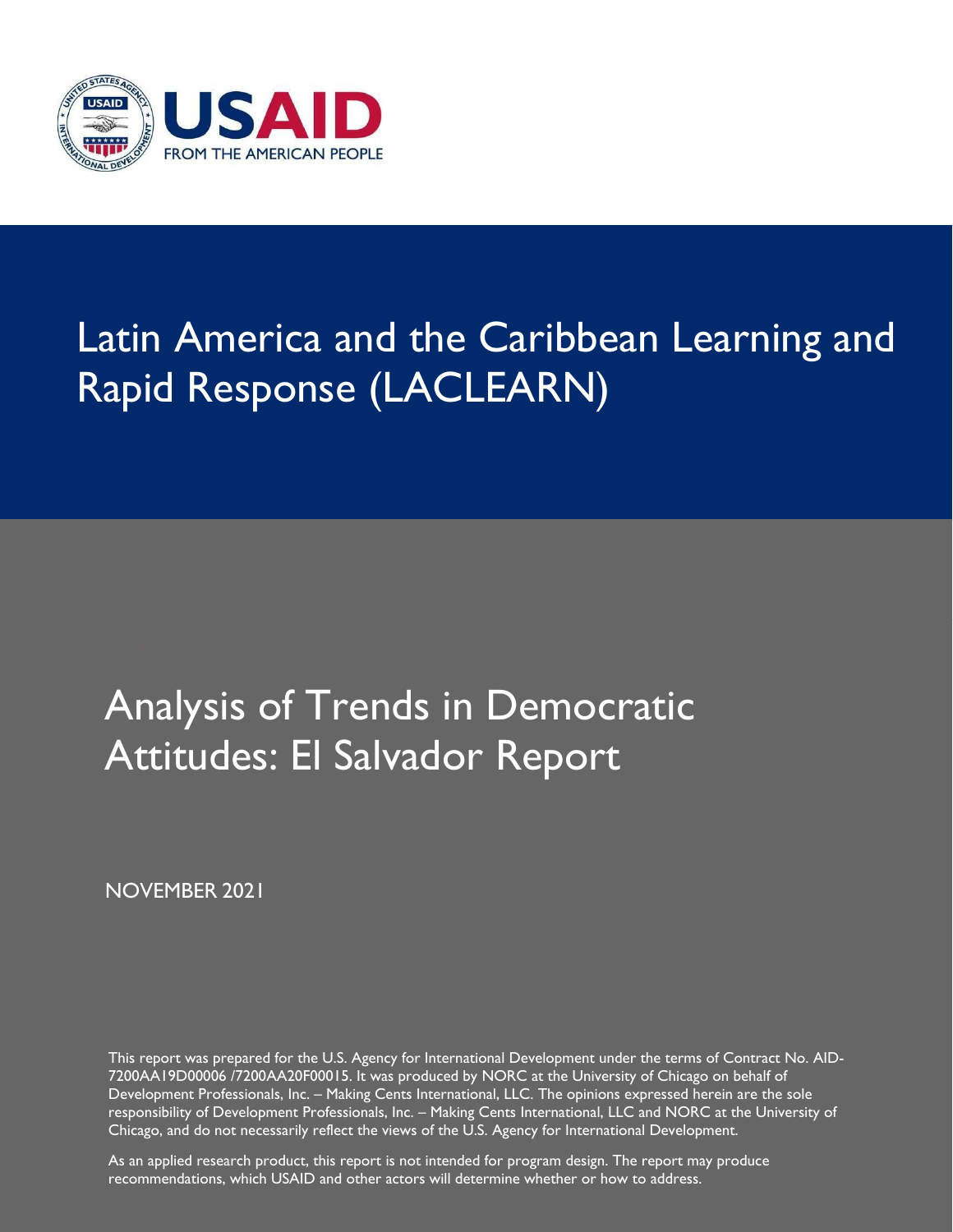## Analysis of Trends in Democratic Attitudes: El Salvador Report

#### **Authors:**

Luis A. Camacho, Senior Technical Advisor LACLEARN, NORC at the University of Chicago Amy Erica Smith, Associate Professor, Department of Political Science, Iowa State University Ingrid Rojas-Arellano, Research Scientist, NORC at the University of Chicago Angelo Cozzubo, Senior Research Associate II, NORC at the University of Chicago

#### **Contact:**

Javier Calvo Echandi, Chief of Party LACLEARN Development Professionals Inc. Email: javier@developmentpi.com Phone/WhatsApp: 202-468-7698



This report was prepared for the U.S. Agency for International Development under the terms of Contract No. AID-7200AA19D00006 /7200AA20F00015. It was produced by NORC at the University of Chicago on behalf of Development Professionals, Inc. – Making Cents International, LLC. The opinions expressed herein are the sole responsibility of Development Professionals, Inc. – Making Cents International, LLC and NORC at the University of Chicago, and do not necessarily reflect the views of the U.S. Agency for International Development.

As an applied research product, this report is not intended for program design. The report may produce recommendations, which USAID and other actors will determine whether or how to address.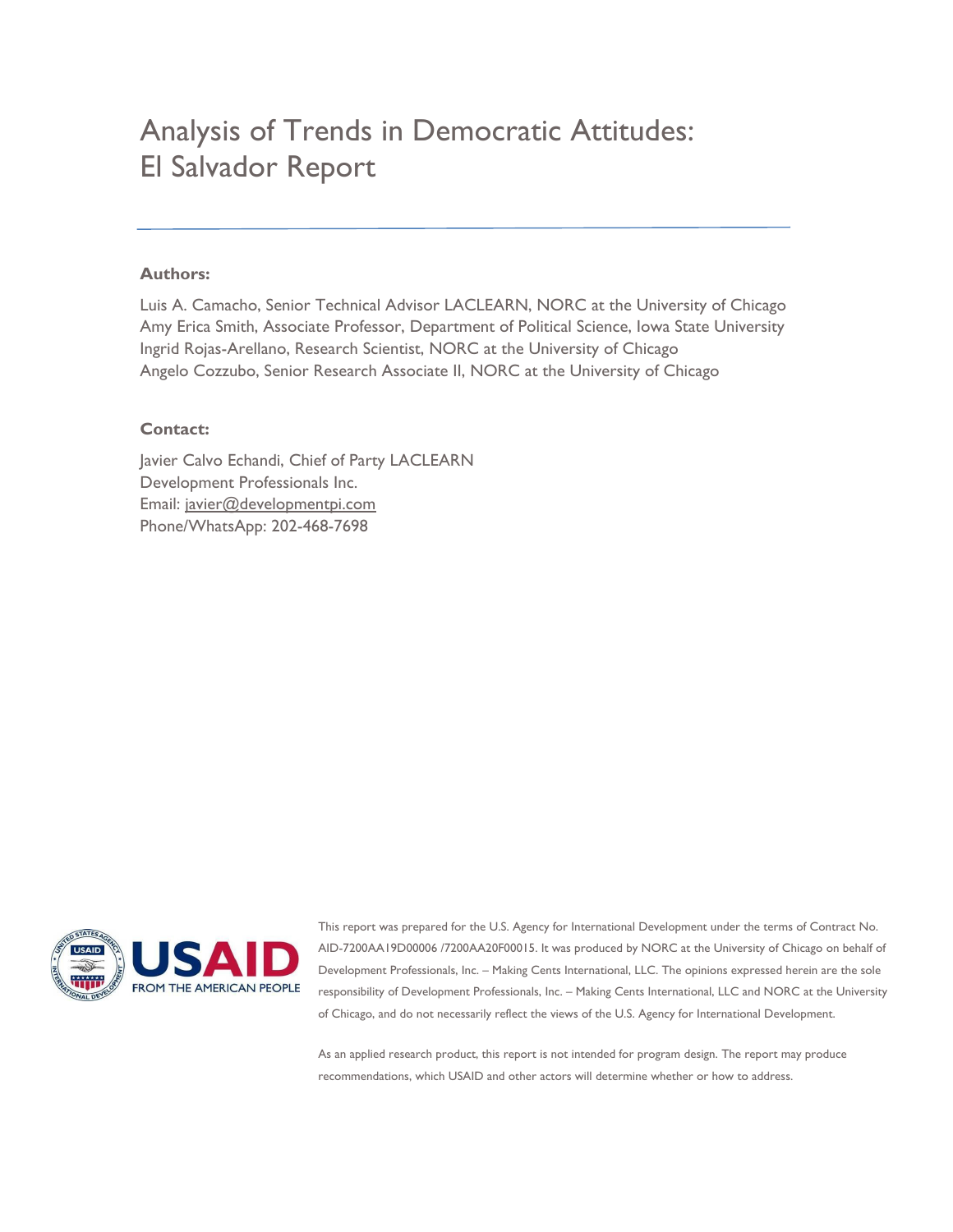## **TABLE OF CONTENTS**

| <b>LIST OF ACRONYMS</b>                              | ii              |
|------------------------------------------------------|-----------------|
| <b>INTRODUCTION</b>                                  |                 |
| <b>METHODOLOGY</b>                                   | $\overline{2}$  |
| <b>RESULTS</b>                                       | 3               |
| <b>2018 WAVE</b>                                     | 3               |
| <b>2021 WAVE</b>                                     | 6               |
| <b>DISCUSSION AND CONCLUSION</b>                     | 8               |
| ANNEX I: CONNECTING DEMOCRATIC ATTITUDES AND ACTIONS | $\overline{10}$ |
| ANNEX 2: CHARACTERISTICS OF EACH CLUSTER - 2018 WAVE | 17              |
| ANNEX 3: CHARACTERISTICS OF EACH CLUSTER - 2021 WAVE | 19              |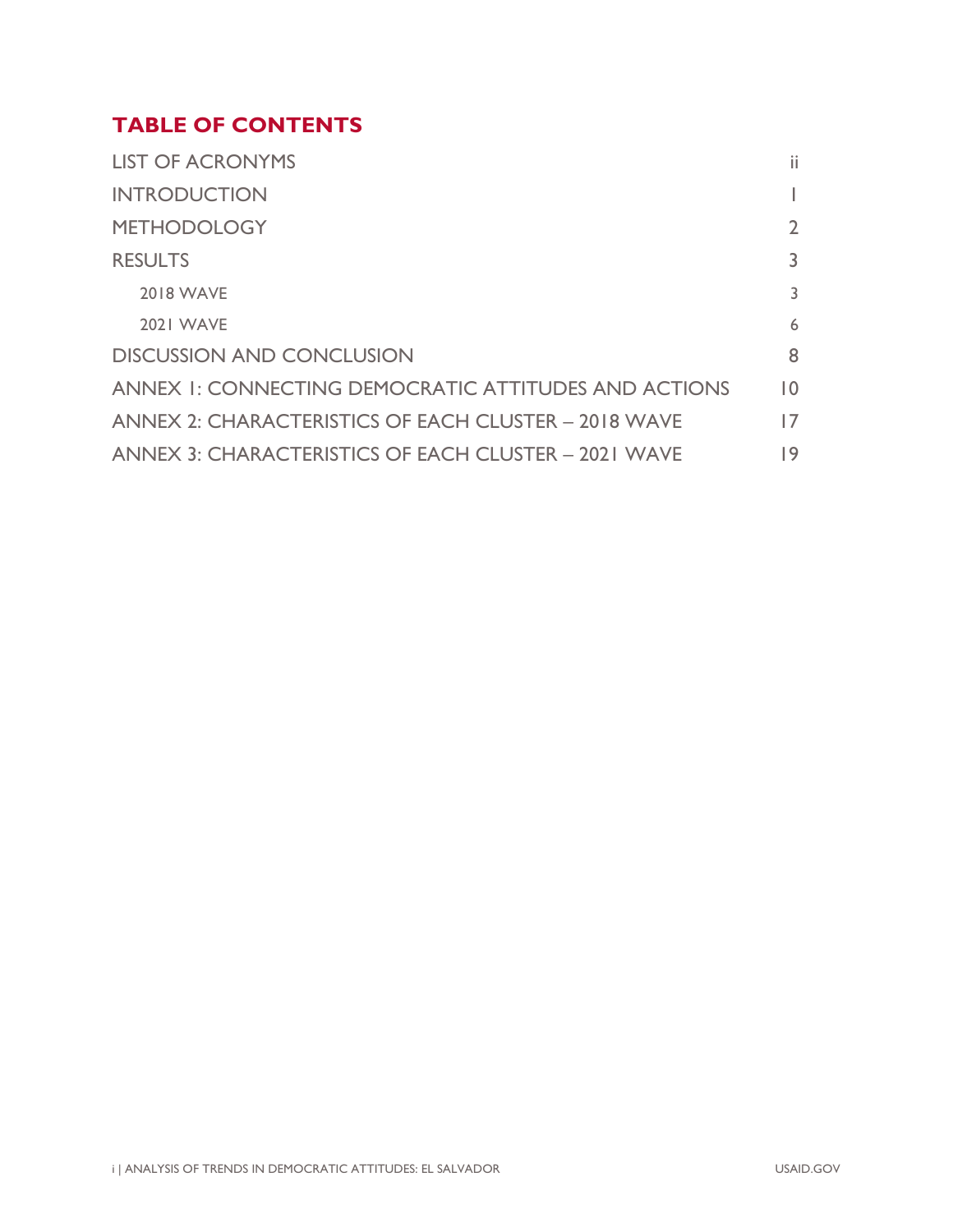## **LIST OF ACRONYMS**

| <b>GLOSH</b>    | Global-local Outlier Score from Hierarchies                        |
|-----------------|--------------------------------------------------------------------|
| <b>HDBScan</b>  | <b>Hierarchical Density-based Clustering</b>                       |
| <b>LACLEARN</b> | Latin America and Caribbean Learning and Rapid Response Task Order |
| <b>LAPOP</b>    | Latin American Public Opinion Project                              |
| <b>LGBT</b>     | Lesbian, Gay, Bisexual, and Transgender                            |
| <b>USAID</b>    | United States Agency for International Development                 |
| V-DEM           | Varieties of Democracy                                             |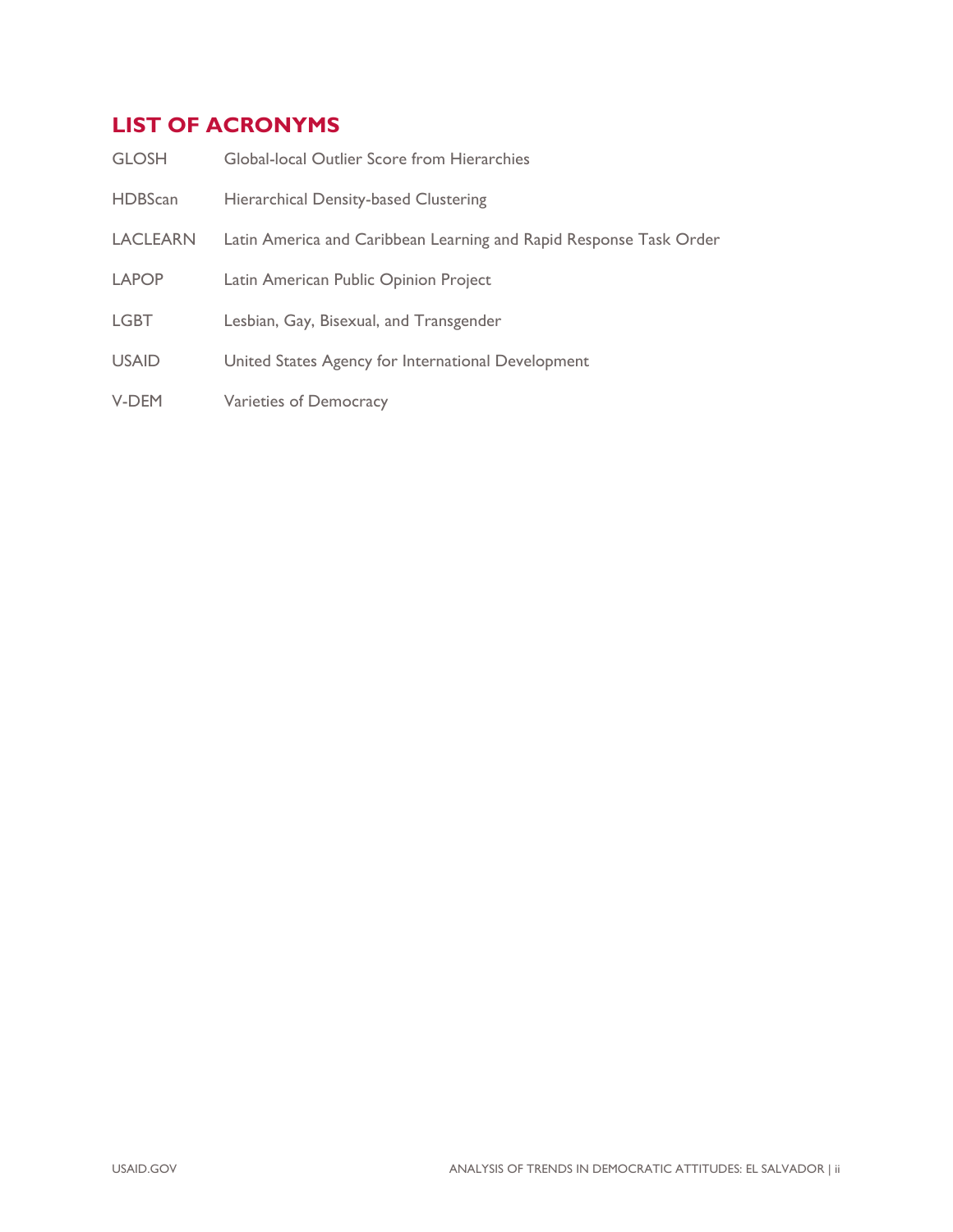## **INTRODUCTION**

In recent years, governance and political crises, together with insecurity and longstanding issues of corruption, inequality, and lackluster economic performance, have eroded democratic legitimacy and public trust in government. The 2018/19 Pulse of Democracy report from the Latin American Public Opinion Project (LAPOP) concluded that "the region has settled into a malaise with respect to public views of democracy." On many measures of support and satisfaction with democracy, the AmericasBarometer survey found sharp declines in 2016 compared to prior survey rounds. These measures remained low in 2018/19, with less than 40 percent of Salvadorans in the region expressing satisfaction with democracy. The COVID-19 pandemic has likely further contributed to public malaise.

In a context of global and regional democratic backsliding, where domestic and foreign actors are actively undermining democracy, a citizenry that remains committed to democratic principles and values—even if dissatisfied with politics and governance—is particularly valuable. A citizenry with highly democratic attitudes is likely to discourage those in power from undermining democracy from within. Perhaps more importantly, citizens with highly democratic attitudes are less likely to support authoritarian candidates at the ballot box and more likely to mobilize against elite actions that undermine democracy.

To respond to the challenge of eroding democratic attitudes in its cooperating countries in Latin America and the Caribbean, the United States Agency for International Development (USAID) requires a better understanding of the populations that have experienced the greatest declines in democratic attitudes and the drivers of observed changes. Under the Latin America and Caribbean Learning and Rapid Response (LACLEARN) Task Order, USAID has requested a study to address those needs. When completed, the study will address the following questions:

- What patterns of support for democracy and other democratic attitudes are present among the citizens of Latin America and the Caribbean?
- What patterns could pose barriers to democratic consolidation or contribute to democratic backsliding? What are the most salient attitudinal, economic, and other characteristics of the citizens holding these worrisome patterns?
- How have patterns evolved in the past 10 years? What contextual factors have contributed to changes over time in patterns of support for democracy and other democratic attitudes? Have attitudinal changes contributed to significant system-level political developments?

This country report presents our answer to the first two questions for El Salvador. We use data from LAPOP's AmericasBarometer collected between November 13 and December 6 of 2018 ("2018 wave") and April 21 and June 4 of 2021 ("2021 wave").

We conduct cluster analysis—a multivariate classification technique—to group citizens into "clusters" with distinct democratic attitudes. Our aim is to divide the citizenry into smaller "publics" of similarly minded individuals and identify those publics with attitudes that could undermine democracy. We then describe the clusters according to their demographic, socioeconomic, geographic, and other characteristics.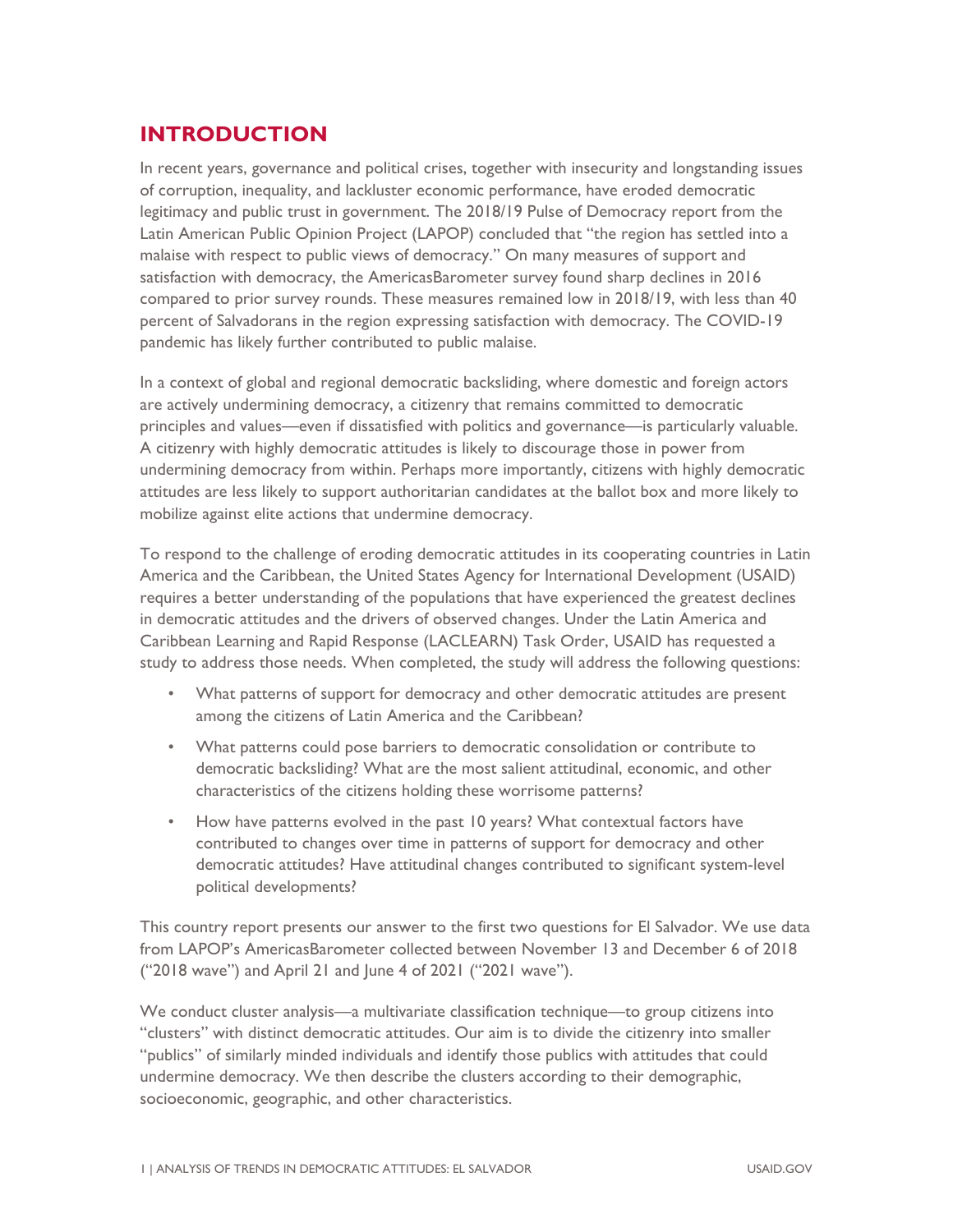### **METHODOLOGY**

We employ cluster analysis to classify Salvadorans into clusters with distinct attitudinal profiles using their scores on different democratic attitudes. The aim is to maximize similarity within each cluster while maximizing dissimilarity between clusters.<sup>1</sup> Cluster analysis is preferable to other classification schemes because it is highly inductive, meaning that it lets survey Salvadorans "speak" for themselves without making assumptions in advance about how to group them.<sup>2</sup>

Data on five democratic attitudes are available in 2018: support for democracy, opposition to military coups, opposition to executive aggrandizement, tolerance of protest and regime critics, and support for democratic inclusion. For the 2021 analysis, we only use two democratic attitudes—support for democracy and opposition to executive aggrandizement—as the survey questions related to the other three democratic attitudes are not available.<sup>3</sup> We define these democratic attitudes as follows:

- *Support for democracy:* The extent to which Salvadorans agree or disagree that "democracy may have problems, but it is better than any other form of government."
- *Opposition to military coups:* Whether Salvadorans believe it would be justified for the military to take power in a military coup in certain circumstances. *[available for 2018 only]*
- *Opposition to executive aggrandizement:* Whether Salvadorans believe it would be justified for the president to close Congress and the Supreme Court and govern without them.

<sup>1</sup> Cluster analysis is a family of classification techniques that are extensively used in market research, some social and natural sciences, and computer science. Cluster analysis entails analyzing a collection of heterogeneous objects and grouping them in smaller, homogenous clusters according to two or more measurable attributes. There are several variants of cluster analysis. We use Hierarchical Density-based Clustering (HDBScan), as developed by Campello, R. J., Moulavi, D., and Sander, J. (2013). "Density-based clustering based on hierarchical density estimates." In *Pacific-Asia conference on knowledge discovery and data mining* (pp. 160-172). Springer. HDBScan relies on density clustering so it effectively finds clusters of different shapes and sizes. Its main advantages are that the identified clusters maximize the sum of individual cluster stabilities, and the number of clusters is chosen endogenously. Moreover, HDBScan calculates each point's outlier score (GLOSH), which allows for identifying ungrouped observations (i.e., observations that do not belong to any identified cluster). The only parameter that needs to be entered when using HDBScan is the minimum size of the clusters (as a percentage of the sample). In our analysis, we opted for a value of three percent, which produces a reduced number of medium-size clusters for all countries. Given that responses to political preferences questions are highly likely to correlate with each other, we employed Mahalanobis distances as the criteria for computing the distance metric used by HDBScan.

 $2$  For example, it is not necessary to predefine "acceptable" combinations of attitudes or set arbitrary cutoffs for scores to classify respondents into a given cluster.

 $3$  In the 2021 round of the AmericasBarometer in El Salvador, the questions about opposition to military coups and opposition to executive aggrandizement were administered in a split sample so that each respondent was asked only one of the two questions. We decided to use opposition to executive aggrandizement for cluster analysis as we believe that executive aggrandizement currently represents a greater threat to democracy in Latin America and the Caribbean than military coups. In the specific case of El Salvador, it is relevant to study opposition to executive aggrandizement due to the authoritarianleaning characteristics of President Nayib Bukele.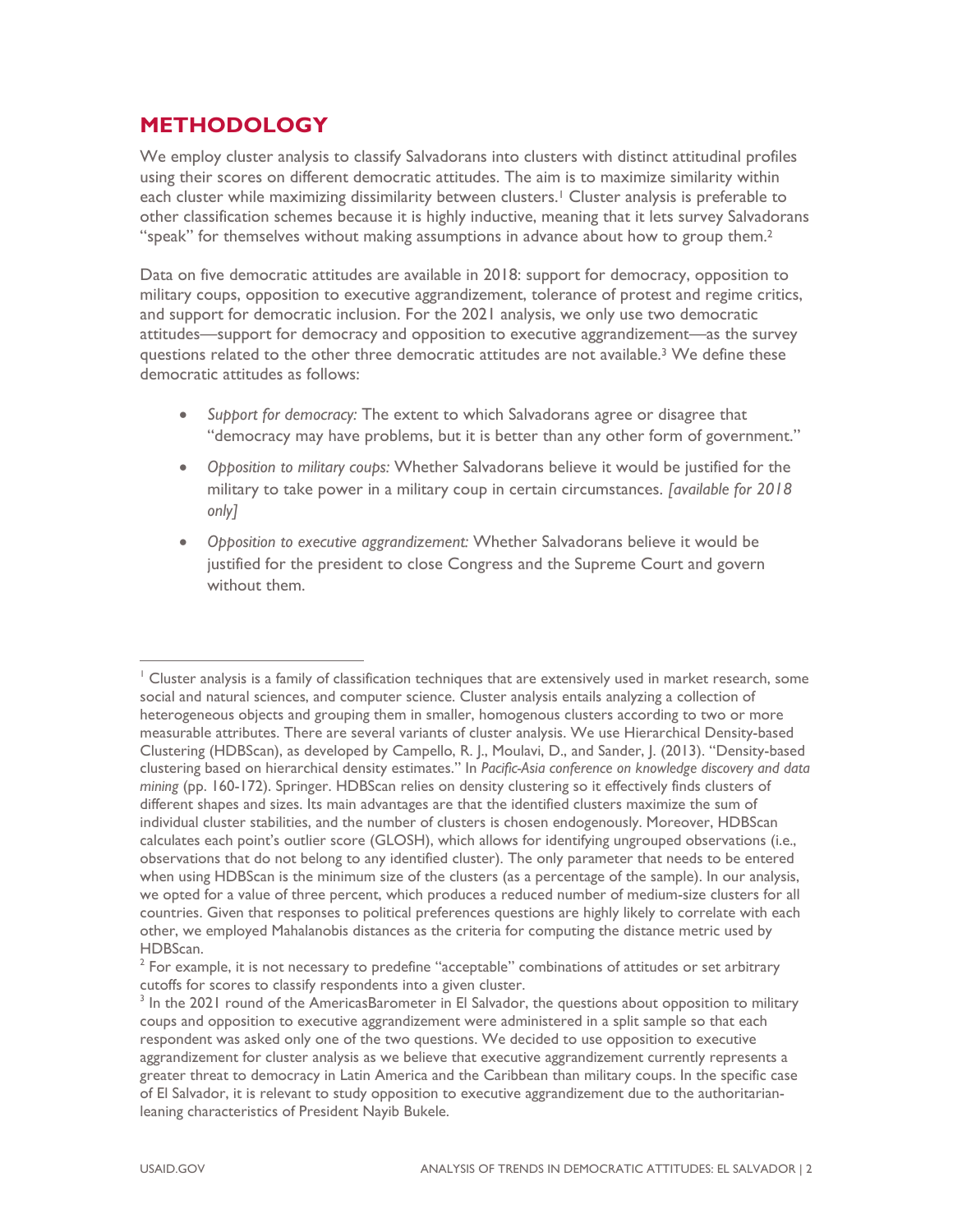- *Tolerance of protest and regime critics:* The extent to which Salvadorans support the right to demonstration and the political rights of regime critics. *[available for 2018 only]*
- *Support for democratic inclusion:* The extent to which Salvadorans support the political inclusion of historically excluded demographic groups (women and lesbian, gay, bisexual, and transgender (LGBT) individuals). *[available for 2018 only]*

It is important to note that all five of these democratic attitudes could be considered aspects of support for democracy. However, when we use the term "support for democracy" in this report, we are referring specifically to agreement with the first item, which refers to democracy as an abstract concept.

In the following section, we describe the profiles and the share of Salvadorans in each cluster we identify. We also assign labels—e.g., "Institutionalists" and "Military Interventionists"—to each cluster for illustrative purposes. We then describe the clusters according to their demographic, socioeconomic, geographic, and other characteristics.

## **RESULTS**

#### **2018 WAVE**

Using the five democratic attitudes described above, cluster analysis classifies 80 percent of the 2018 AmericasBarometer population for El Salvador into three distinct clusters. This means that about 20 percent of Salvadorans do not belong to any cluster.

We labeled the clusters "Institutionalists," "Military interventionists," and "Ambivalent Presidentialists." Salvadorans in all three clusters have similarly moderate to high support for democracy, moderate support for democratic inclusion and low tolerance of protest and regime critics. The clusters are categorically differentiated by the extent to which they oppose undemocratic actions by either the military or the executive. Below we present each cluster in more detail.

*Institutionalists*: Salvadorans in this cluster have very high opposition to both military coups and executive aggrandizement. However, they have moderate support for democratic inclusion and low tolerance of protest and regime critics. Institutionalists compose 52.3 percent of the population.

*Military Interventionists*: Salvadorans in this cluster are characterized by very low opposition to military coups—in fact, all Salvadorans in this group justify a military coup to deal with crime or corruption. They have high opposition to executive aggrandizement, moderate level of support for democratic inclusion, and moderate to low tolerance of protest and regime critics. Military Interventionists compose 24.6 percent of the population.

*Ambivalent Presidentialists*: Salvadorans in this cluster have high opposition to military coups, moderate to low support for the inclusion of minorities, and moderate to low tolerance of protest and regime critics. What distinguishes this cluster is that half of Salvadorans in this group do not oppose the President closing either the Supreme Court or the legislature. Ambivalent Presidentialists represent 3.2 percent of the population.

Figure 1 shows how these clusters compare to each other in terms of their democratic attitudes. All attitudes range from zero (least democratic) to one (most democratic).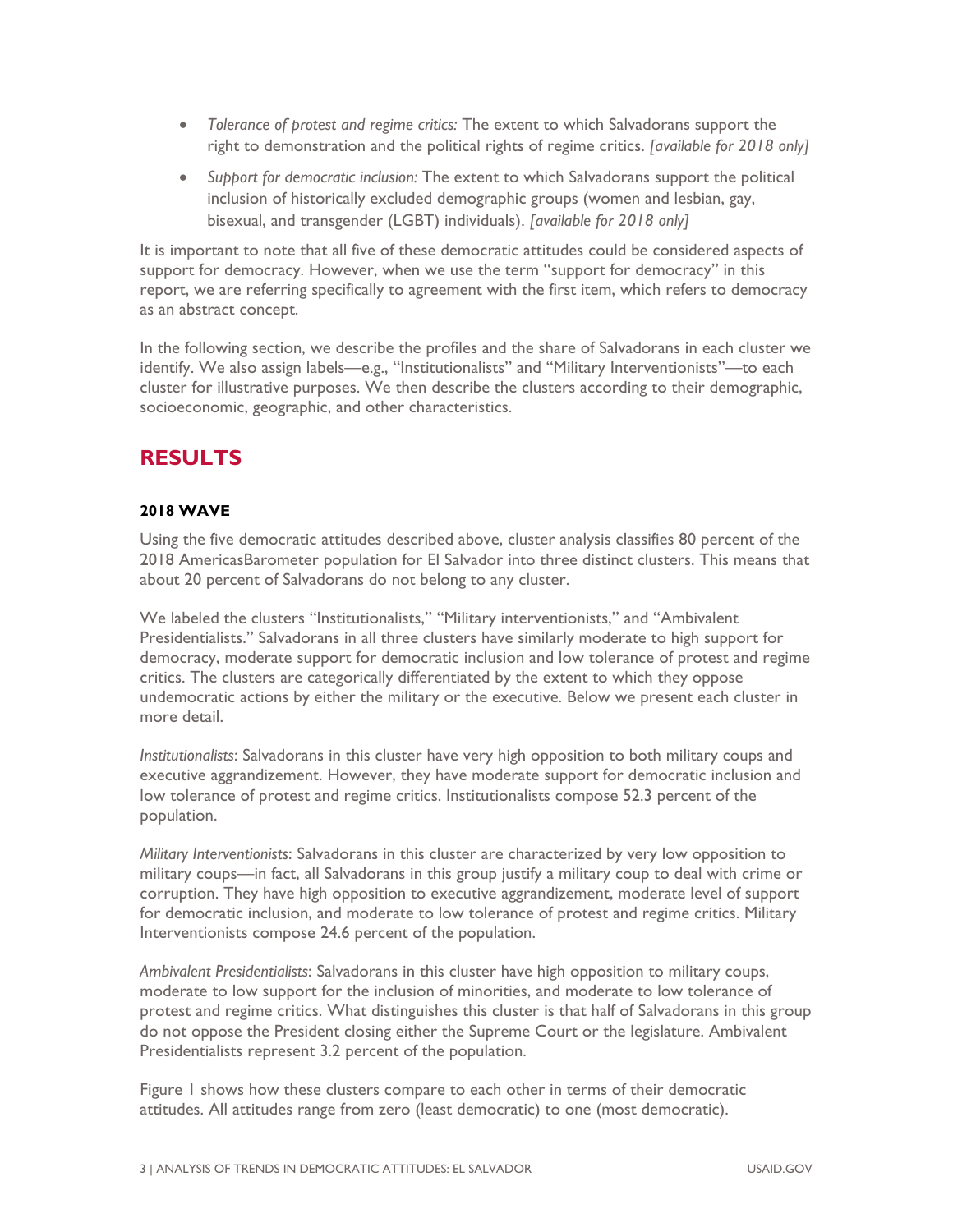

**Figure 1. Profiles of Democratic Attitudes in El Salvador – 2018 Wave** 

Institutionalists (52.3%) Military Interventionists (24.6%) Ambivalent Presidentialists (3.2%)

To describe the clusters' key characteristics, we compare Salvadorans in each cluster to all other Salvadorans—that is, to those in the other two clusters and those who do not belong to any cluster. Annex 2 reports the breakdown of Salvadorans in each cluster across categories of a given characteristic.

#### INSTITUTIONALISTS

The box presents the main characteristics of the Institutionalists. In the text, we highlight those characteristics that are significantly different from the rest of Salvadorans.

Institutionalists are older than the rest of Salvadorans; the share of Salvadorans who are 60+ years old is significantly higher among Institutionalists than among all other Salvadorans (18 vs. 14 percent). Institutionalists are significantly more likely to live in rural areas (40 vs. 34 percent) and significantly less likely to have been a victim of a crime in the past 12 months (17 vs. 25 percent) than the rest of Salvadorans.

Institutionalists are significantly more likely to approve of the performance of the President than the rest of Salvadorans (34 vs. 30 percent). Moreover, the share of Salvadorans who voted in the last presidential election is significantly higher among Institutionalists than among all other Salvadorans (68 vs. 63 percent). However, the proportion of Salvadorans who believe that they understand important political issues is significantly lower among Institutionalists than among all other Salvadorans (51 vs. 57 percent).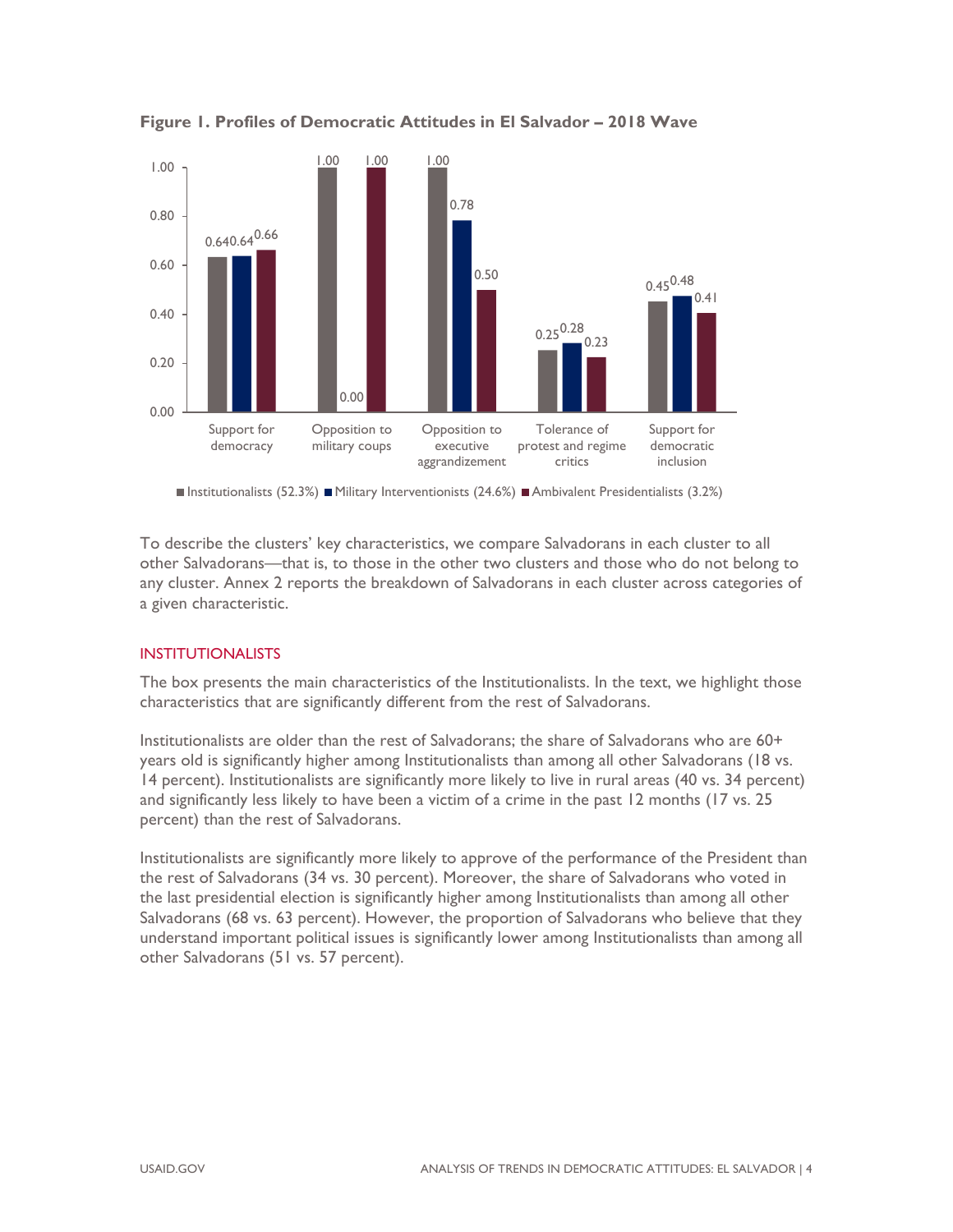#### **INSTITUTIONALISTS' CHARACTERISTICS**

- Female: 51 percent
- Elderly (60+ y.o.): 18 percent
- Mestizo: 41 percent
- Rural: 40 percent
- Middle wealth quintile: 22 percent
- Years of schooling: 8.9
- Was victim of a crime in the past 12 months: 17 percent
- People in neighborhood who were victim of a crime: 20 percent
- Number of corruption instances experienced in the past 12 months: 0.16
- People in neighborhood who experienced at least one corruption instance: 12 percent
- Approves of the performance of the President: 34 percent
- Believes that they understand important political issues: 51 percent
- Believes that those who govern are interested in what people think: 32 percent
- Voted in the last presidential elections: 68 percent
- Participated in a demonstration or protest in the past 12 months: 2 percent
- Attended a city council meeting in the past 12 months: 9 percent
- Attends meetings of a community improvement association: 29 percent

#### MILITARY INTERVENTIONISTS

#### **MILITARY INTERVENTIONISTS' CHARACTERISTICS**

- Female: 51 percent
- Young (18–29 y.o.): 42 percent
- Mestizo: 45 percent
- Rural: 35 percent
- Two wealthiest quintiles: 43 percent
- Years of schooling: 9.5
- Was victim of a crime in the past 12 months: 30 percent
- People in neighborhood who were victim of a crime: 21 percent
- Number of corruption instances experienced in the past 12 months: 0.2
- People in neighborhood who experienced at least one corruption instance: 12 percent
- Approves of the performance of the President: 23 percent
- Believes that they understand important political issues: 58 percent
- Believes that those who govern are interested in what people think: 32 percent
- Voted in the last presidential elections: 62 percent
- Participated in a demonstration or protest in past 12 months: 2 percent
- Attended a city council meeting in the past 12 months: 9 percent
- Attends meetings of a community improvement association: 30 percent

Military Interventionists are younger than the rest of Salvadorans; the share of Salvadorans who are between 18 and 29 years old is significantly higher among Military Interventionists than among all other Salvadorans (42 vs. 31 percent). Military Interventionists are more likely to identify as Mestizo (45 vs. 40 percent) and more educated (9.5 vs. 8.9 years of schooling) than the rest of Salvadorans.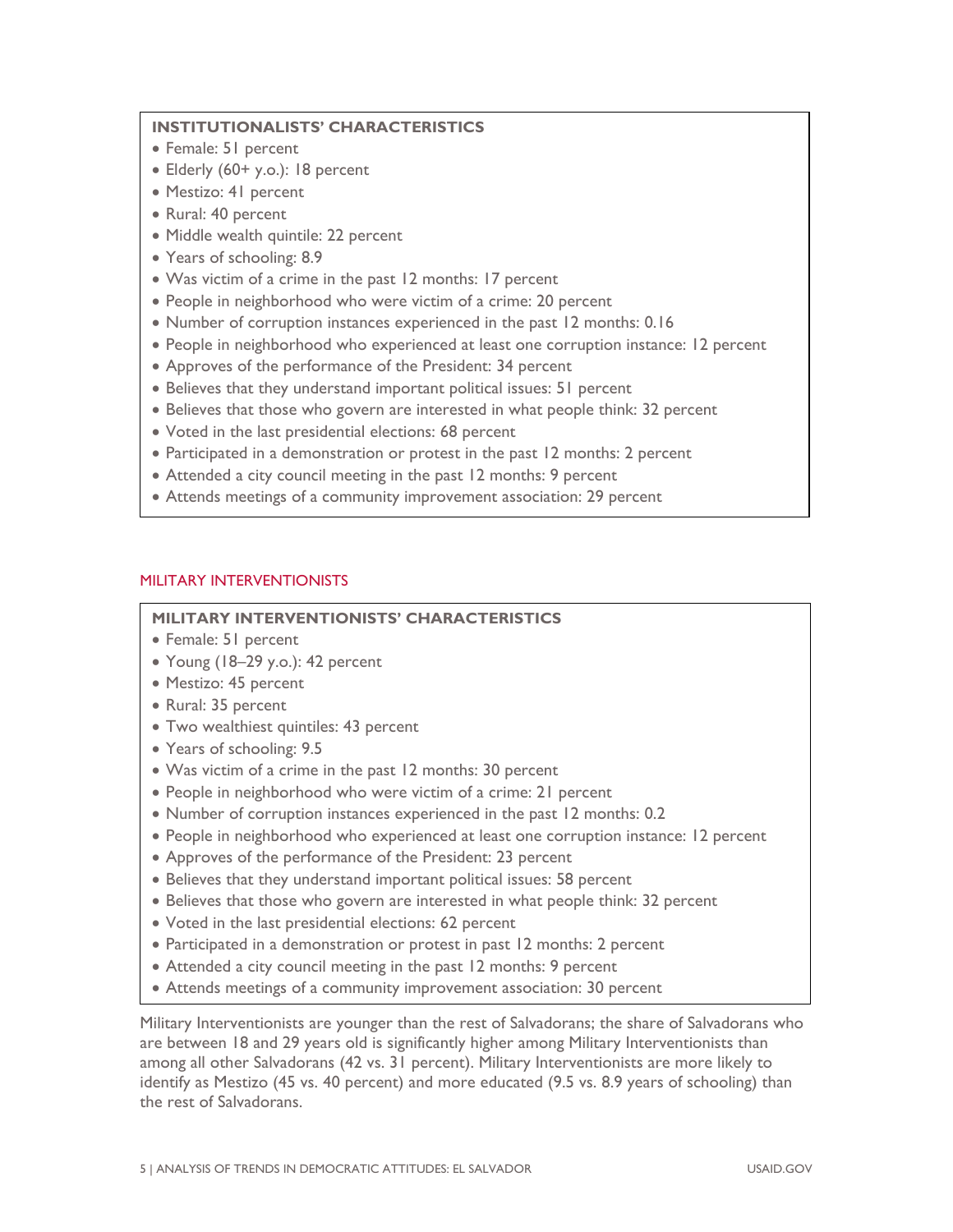The proportion of Salvadorans who have been a victim of a crime in the past year is significantly higher among Military Interventionists than among all other Salvadorans (30 vs. 17 percent). Also, Military Interventionists are less likely to approve of the performance of the President than the rest of Salvadorans (23 vs. 36 percent). Finally, the share of Salvadorans who voted in the last presidential election is significantly lower among Military Interventionists than among all other Salvadorans (62 vs. 67 percent).

#### AMBIVALENT PRESIDENTIALIST

Ambivalent

Presidentialists are younger than the rest of Salvadorans; the share of Salvadorans who are between 18 and 29 years old is significantly higher among this group than among all other Salvadorans (53 vs. 33 percent). They are also significantly more likely to be White (37 vs. 22 percent) and significantly less likely to identify as Mestizo (29 vs. 42 percent) than the rest of Salvadorans. The share of **AMBIVALENT PRESIDENTIALISTS' CHARACTERISTICS**  • Female: 49 percent Young (18–29 y.o.): 53 percent White: 37 percent Rural: 41 percent Two poorest quintiles: 50 percent Years of schooling: 9.3 Was victim of a crime in the past 12 months: 12 percent People in neighborhood who were victim of a crime: 18 percent Number of corruption instances experienced in the past 12 months: 0.18 People in neighborhood who experienced at least one corruption instance: 13 percent Approves of the performance of the President: 45 percent Believes that they understand important political issues: 53 percent Believes that those who govern are interested in what people think: 47 percent Voted in the last presidential elections: 57 percent Participated in a demonstration or protest in past 12 months: 2 percent

Attended a city council meeting in the past 12 months: 2 percent

 Attends meetings of a community improvement association: 31 percent

among Ambivalent Presidentialists than among all other Salvadorans (12 vs. 21 percent). Moreover, Ambivalent Presidentialists are more likely to believe that those who govern are interested in what people think than other Salvadorans (47 vs. 32 percent). Finally, the share of Salvadorans who attended a city council meeting in the past 12 months is significantly lower among Ambivalent Presidentialists than among all other Salvadorans (2 vs. 9 percent).

#### **2021 WAVE**

Salvadorans who have been victim of a crime in the past year is significantly lower

Using two democratic attitudes—support for democracy and opposition to executive aggrandizement—cluster analysis classifies the 2021 AmericasBarometer population for El Salvador into three distinct clusters. In 2021, these clusters include 100 percent of the analyzed sample (i.e., each respondent fits into one of the three clusters). Although the clusters have similar names as the 2019 wave, it is important to emphasize that they are not the same groups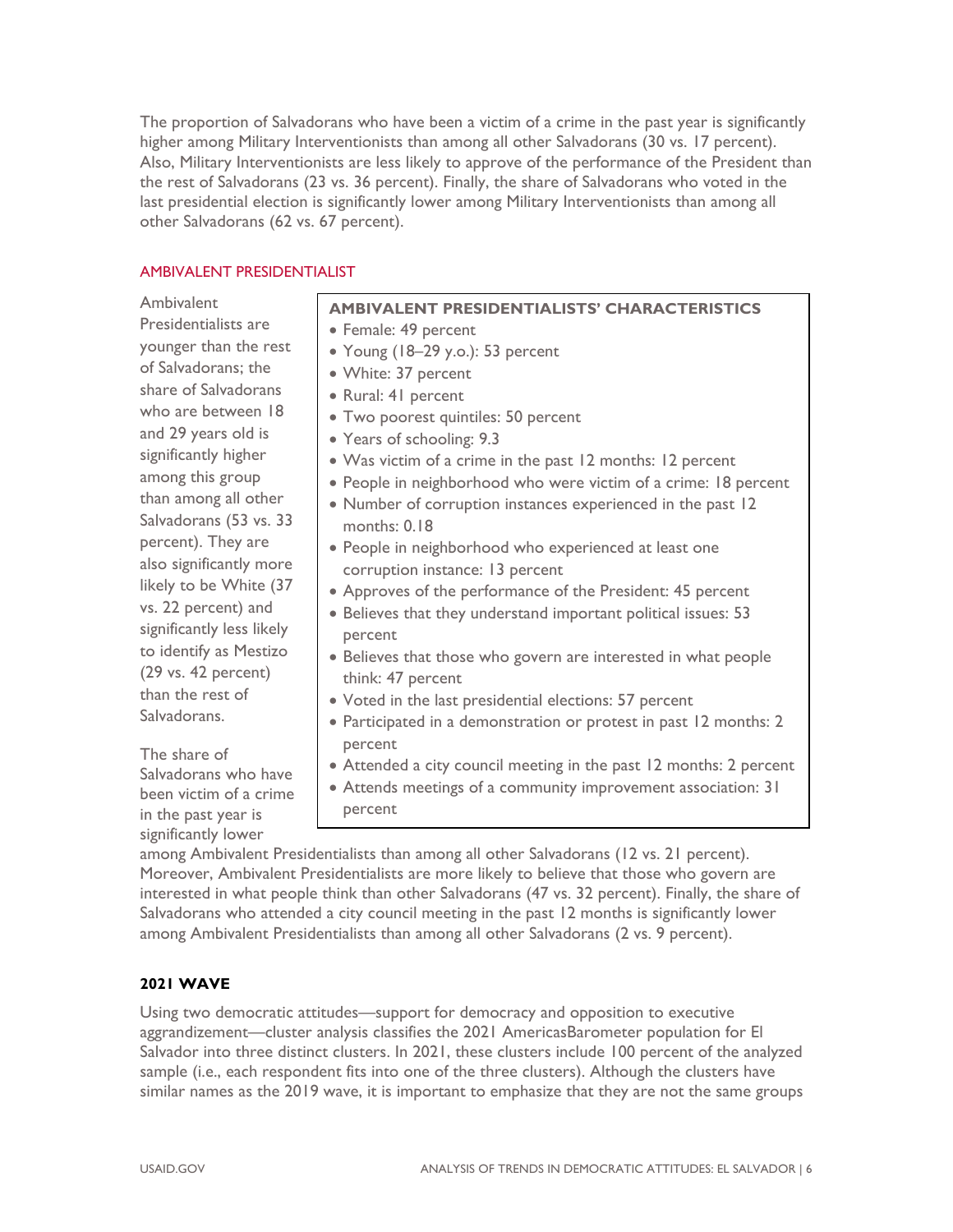of people (i.e., they are not the same individuals) because the AmericasBarometer survey is not a panel survey and the attitudes used for classification are not the same.

*Institutionalists:* These Salvadorans have high support for democracy and very high opposition to executive aggrandizement. Institutionalists represent 53.9 percent of the population.

*Presidentialists:* These Salvadorans are characterized by null opposition to executive aggrandizement. However, they also have—on average—higher support for democracy among the two clusters identified. Presidentialists compose 46.1 percent of the population.

Figure *2* shows how these groups compare to each other in terms of their democratic attitudes, which range from zero (least democratic) to one (most democratic).



**Figure 2. Profiles of Democratic Attitudes in El Salvador – 2021 Wave** 

Below we describe the main differences between Institutionalists and Presidentialists in terms of socio-demographic and other characteristics. **Error! Reference source not found.** reports the breakdown of Salvadorans in each

cluster across categories of a given characteristic.

Institutionalists are older than Presidentialists. The share of Salvadorans who are between 18 and 29 years old is significantly lower (29 vs. 41 percent) among Institutionalists than among Presidentialists, while the share of Salvadorans who are 60+ years old is significantly higher (14 vs. 9 percent).

Institutionalists are less likely to be female than Presidentialists (45 vs. 57

#### **INSTITUTIONALISTS' CHARACTERISTICS**

- Female: 45 percent
- Young (18–29 y.o.): 29 percent
- Elderly (60+ y.o.): 14 percent
- White: 23 percent
- Mestizo: 40 percent
- Rural: 10 percent
- Two poorest quintiles: 36 percent
- Tertiary education: 20 percent
- Number of corruption instances experienced in the past 12 months: 0.03
- Approves of the performance of the President: 76 percent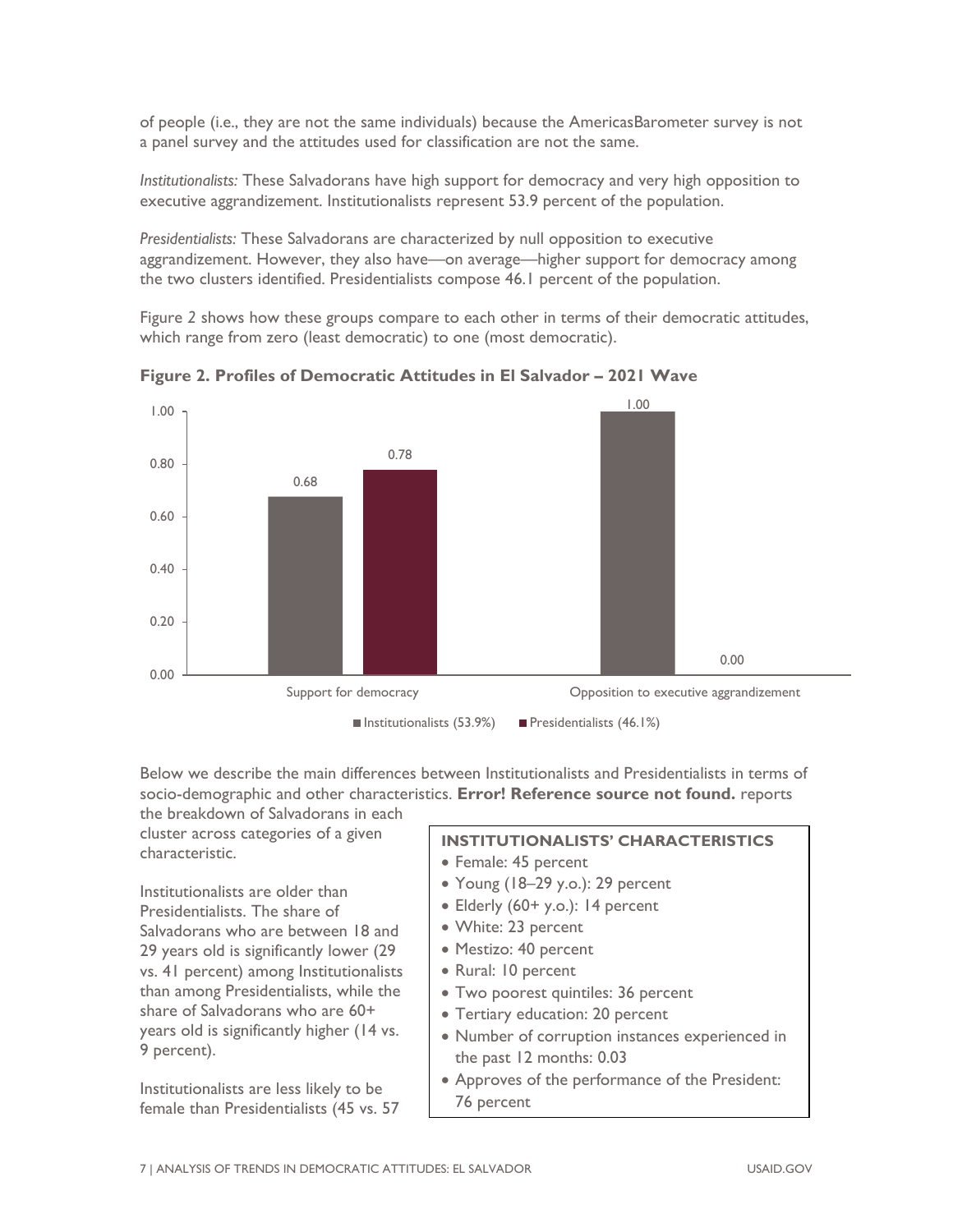percent). Also, the share of Salvadorans who live in rural areas is significantly lower among Institutionalists than among Presidentialists (10 vs. 15 percent).

The clusters also differ when it comes to racial identity. The percentage of Salvadorans who selfidentify as Mestizo is significantly higher among Institutionalists than among Presidentialists (40 vs. 32 percent), and the percentage of Salvadorans who self-identify as White is significantly lower among Institutionalists than among Presidentialists (23 vs. 31 percent).

On average, Institutionalists are wealthier and more educated than Presidentialists. The difference between the shares of Institutionalists and Presidentialists in the second-poorest

quintile is statistically significant (16 vs. 22 percent). The differences between the shares of Institutionalists and Presidentialists with secondary and tertiary education are also statistically significant (49 vs. 56 percent and 20 vs. 11 percent, respectively).

A high percentage of Salvadorans in both clusters approves of the performance of the President. However, the share of Salvadorans who have a favorable opinion of the President is significantly lower among Institutionalists than among Presidentialists (76 vs. 95 percent).

#### **PRESIDENTIALISTS' CHARACTERISTICS**

- Female: 57 percent
- Young (18–29 y.o.): 41 percent
- Elderly (60+ y.o.): 9 percent
- White: 31 percent
- Mestizo: 32 percent
- Rural: 15 percent
- Two poorest quintiles: 44 percent
- Tertiary education: 10 percent
- Number of corruption instances experienced in the past 12 months: 0.06
- Approves of the performance of the President: 95 percent

### **DISCUSSION AND CONCLUSION**

Based on the data we have, democratic attitudes appear to have declined precipitously in El Salvador between 2018 and 2021. While 27.8 percent of Salvadorans were identified as belonging to one of two authoritarian clusters in 2018 (Ambivalent Presidentialists or Military Interventionists), the cluster analysis identifies more than half of Salvadorans as Presidentialists in 2021. There are many methodological differences between the two survey waves, but the decline in democratic attitudes is driven by responses to one question asked in both waves: "Do you believe that when the country is facing very difficult times it is justifiable for the president of the country to close the Legislative Assembly and govern without the Legislative Assembly?" Whereas 79 percent of Salvadorans said this would not be justified in 2018, only 43 percent did so in 2021. This dramatic shift in a fundamental democratic norm is very likely linked to the political upheavals of the past two years.

At the same time, we must emphasize that two major sets of methodological changes between the 2021 wave and prior waves of the AmericasBarometer make comparisons difficult. The first is survey mode. Although the AmericasBarometer has historically been conducted using face-toface survey interviews, LAPOP chose to conduct its 2021 wave by phone for the first time, in the context of the COVID-19 pandemic. Although the 2021 data are weighted to match the demographics of the 2018 data, the difference in survey mode likely introduced differences into the population that are difficult to measure and not fully accounted for by the weights. The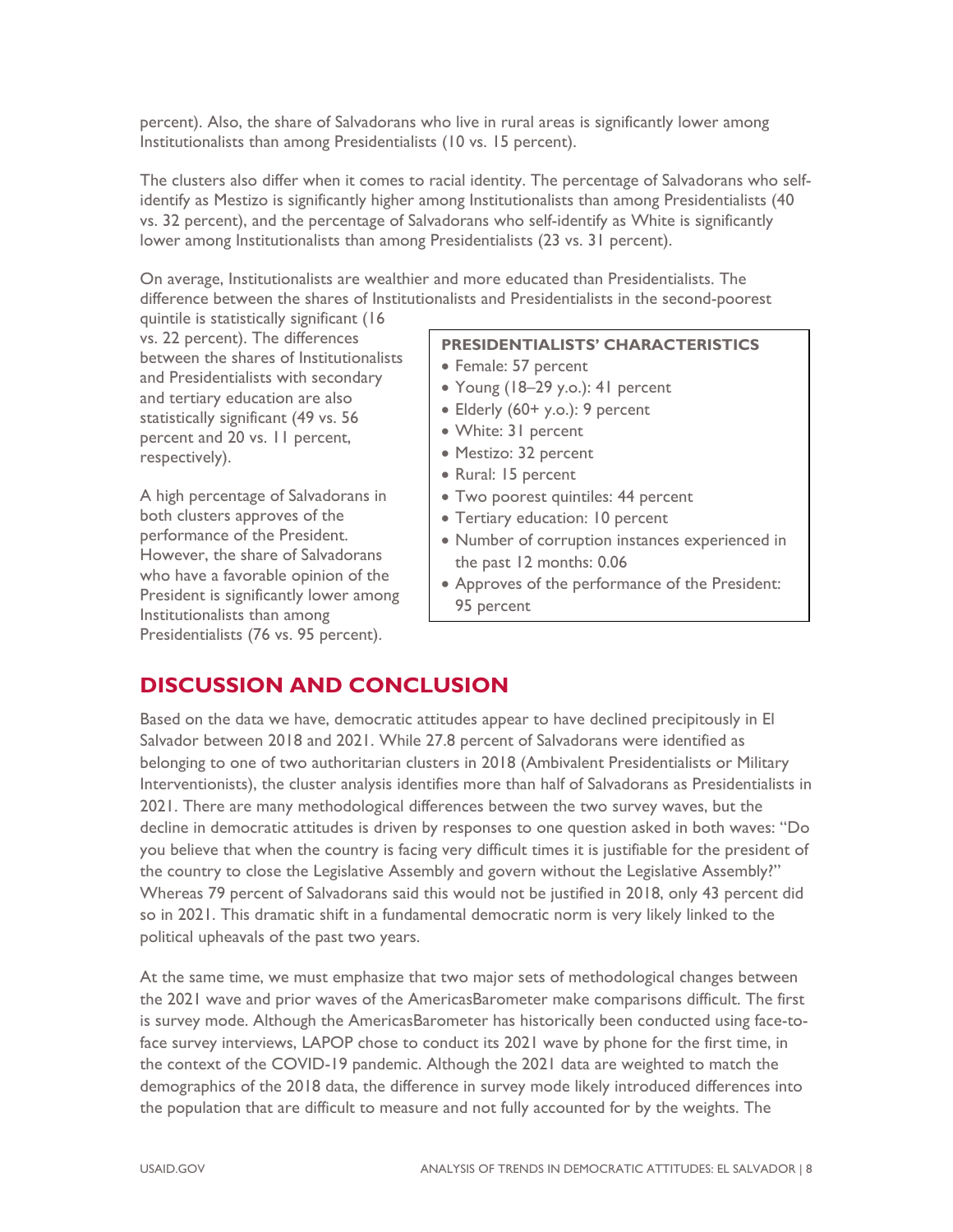second major difference relates to questionnaire. Only three of the 12 survey questions we analyzed in 2018 were also available in 2021, and we were only able to use two of the three because the questions about opposition to military coups and opposition to executive aggrandizement were administered in a split population.

Despite these limitations, the magnitude of the differences we have uncovered, as well as our deeper analysis of attitudes regarding executive aggrandizement, suggests that there has been a major shift in democratic culture in El Salvador in three short years. The possibly growing group of authoritarians is likely to be younger, poorer, and somewhat more rural, and most importantly, more approving of the performance of President Bukele than other Salvadorans.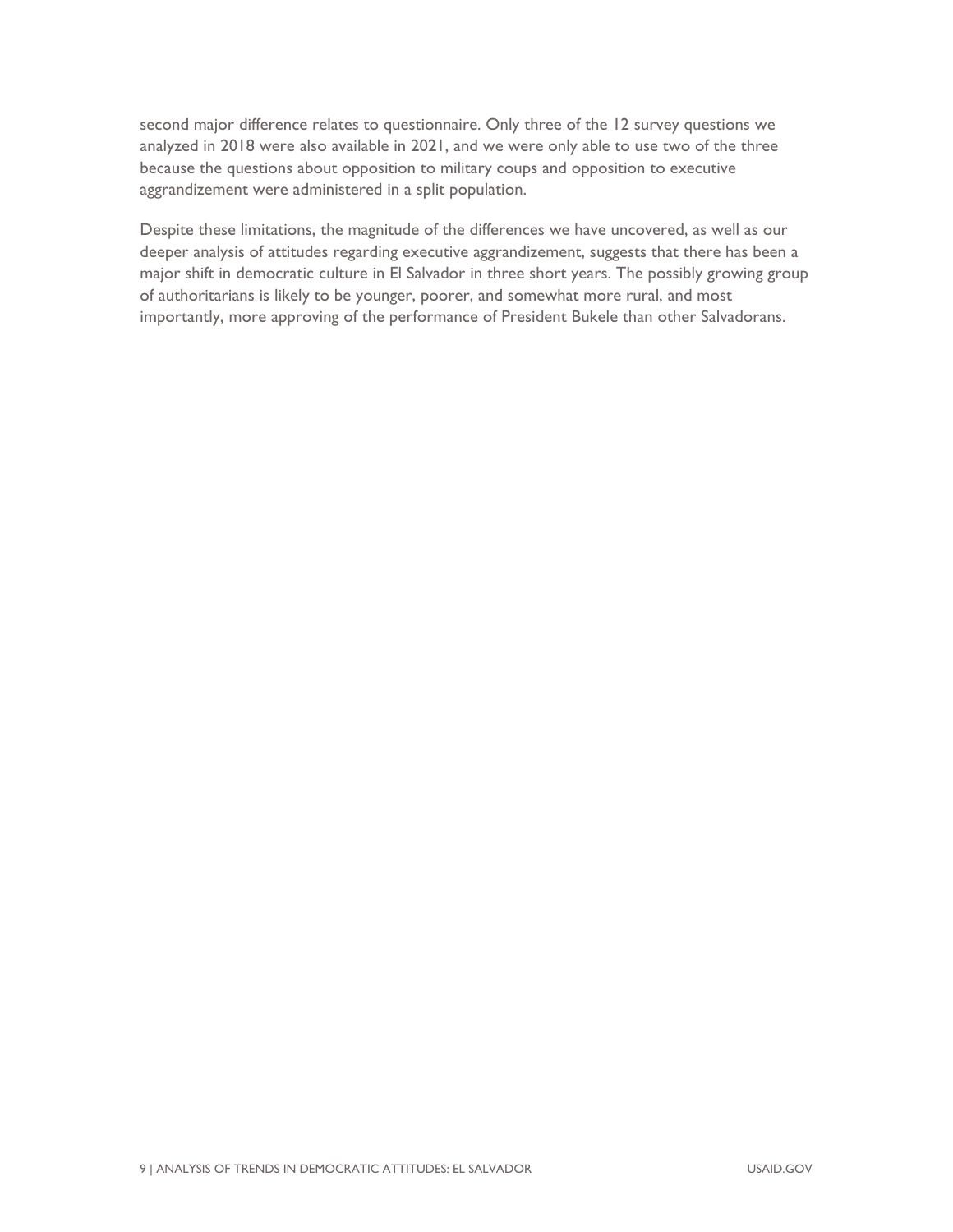## **ANNEX 1: CONNECTING DEMOCRATIC ATTITUDES AND ACTIONS**

What citizen attitudes bolster Latin American democracy? Answers to this question build on the idea of "legitimacy": citizens' abstract and wide-reaching belief that the political system in which they live is right and proper, deserving of respect and obedience. Illegitimate political systems, the thought goes, foster rebellion, which puts a strain on state resources and weakens institutions. A century ago, in his seminal essay "Politics as a Vocation," Max Weber argued that legitimacy was critical for "organized domination" in modern, bureaucratic states.<sup>4</sup> Following World War II, scholars anxious about the stability of new and reestablished democracies built on Weber's work to insist that regime legitimacy was, as Seymour Martin Lipset put it, "a social requisite of democracy."5 Samuel Huntington argued that when democratic governments perform badly, high legitimacy encourages citizens to channel their frustration through voting, rather than attacking the system.<sup>6</sup>

Today, scholarship on legitimacy builds on a critical insight of David Easton, who argued that legitimacy can be either "diffuse" or "specific."7 "Specific support" refers to support for the particular politicians holding office and to approval of actually existing institutions. It should rise and fall as government offices change party control and as specific officeholders do well or poorly. By contrast, "diffuse support" or "legitimacy" refers to support for the broader institutions and principles governing the country and should be relatively stable over time. It constitutes a "reservoir of favorable attitudes or good will that helps members to accept or tolerate [government] outputs to which they are opposed."8

The AmericasBarometer studies and the body of research on Latin American political culture founded by Mitchell Seligson build on Easton's distinction between diffuse and specific support. In their 2009 book, for instance, John Booth and Mitchell Seligson assess the multidimensional nature of legitimacy using 2004 AmericasBarometer data from Mexico, Guatemala, El Salvador, Nicaragua, Costa Rica, Honduras, Panama, and Colombia.9 They argue that legitimacy has six dimensions, which span from "diffuse" to "specific": 1) existence of a political community, 2) support for regime principles, 3) support for regime institutions, 4) evaluation of regime performance, 5) support for local government, and 6) support for political actors or authorities.

<sup>4</sup> Weber, Max. (1919). "Politics as a Vocation." In H.H. Gerth and C. Wright Mills (Eds.), *From Max Weber: Essays in Sociology* (pp. 77-128). Oxford University Press. 5

<sup>&</sup>lt;sup>5</sup> Almond, Gabriel A., and Sidney Verba. (1989). *The Civic Culture: Political Attitudes and Democracy in Five Nations*. Sage Publications; Dahl, Robert. (1956). *A Preface to Democratic Theory*. Chicago: University of Chicago Press; Dahl, Robert. (1956). *A Preface to Democratic Theory*. University of Chicago Press; Easton, David. (1965). *A Systems Analysis of Political Life*. John Wiley; Easton, David. (1975). "A Re-Assessment of the Concept of Political Support." *British Journal of Political Science 5*, 435-437; Gamson, William A. (1968). *Power and Discontent*. Dorsey Press; Lipset, Seymour Martin. (1959). "Some Social Requisites of Democracy: Economic Development and Political Legitimacy." *American Political Science Review, 53*(1), 69- 105.

<sup>6</sup> Huntington, Samuel P. (1991). *The Third Wave: Democratization in the Late Twentieth Century*. University of Oklahoma Press.

 $<sup>7</sup>$  Easton, 1965; Easton, 1975.</sup>

<sup>8</sup> Easton 1965, p. 273.

<sup>9</sup> Booth, John A., and Mitchell A. Seligson. (2009). *The Legitimacy Puzzle in Latin America: Political Support and Democracy in Eight Latin American Nations*. Cambridge University Press.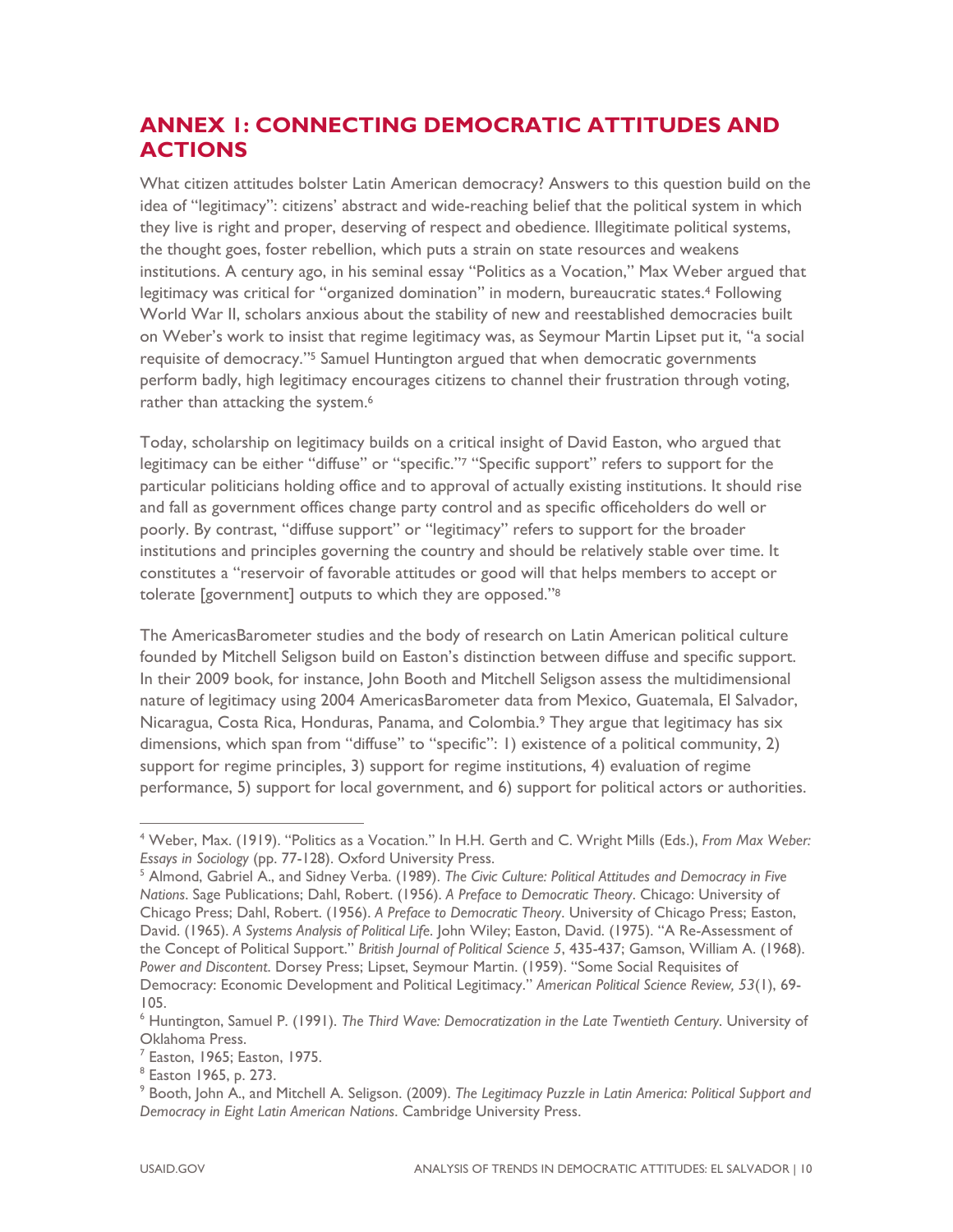The USAID reports from the AmericasBarometer, however, commonly focus on one particular dimension from the middle of that spectrum: support for regime institutions. What LAPOP calls the "system support" index examines the extent to which citizens believe their political system is just and deserves respect. The index is based on responses to a series of five survey questions about matters such as whether the courts in one's country guarantee a fair trial.<sup>10</sup> Seligson explains that these questions "attempt to tap Easton's generalized notion of 'diffuse support' and Lipset's notion of 'legitimacy' rather than specific support for any given administration."<sup>11</sup> Research shows that the system support index predicts a wide range of citizens' political behaviors, from electoral choices to participation in protest.<sup>12</sup>

Like system support, "satisfaction with democracy" is a facet of legitimacy that is midway between diffuse and specific. This attitude is generally measured with a question such as the following: "In general, would you say that you are very satisfied, satisfied, dissatisfied, or very dissatisfied with the way democracy is working in your country?"<sup>13</sup> Since even the authoritarian regimes of Latin America claim to be democratic, satisfaction with democracy can provide a sense of the extent to which citizens believe their political systems are living up to the systems' most fundamental goals. One important body of scholarship shows that when citizens' preferred parties lose elections, they can become less satisfied with democracy—with potentially serious consequences.<sup>14</sup> Nonetheless, the attitude has been subject to substantial academic critique.<sup>15</sup> The problem is that citizens need to know what "democracy" means to answer the question. As a result, responses vary based on how individuals define democracy—for instance, whether they think it means economic equality or instead checks and balances. In addition, responses vary

 $10$  These questions ask to what extent the respondent believes that "the courts in [their country] guarantee a fair trial," that "citizens' basic rights are well protected by the political system" of their country, and that "one should support the political system" of the country. The remaining items ask, "To what extent do you respect the political institutions of [country]?" and "To what extent do you feel proud of living under the political system of [country]?" This scale is adapted from Muller, Edward N.

<sup>(1979).</sup> *Aggressive Political Participation*. Princeton University Press.<br><sup>11</sup> See Seligson, Mitchell A. (2002). "Trouble in Paradise?: The Erosion of System Support in Costa Rica,<br>1978-1999," *Latin American Research Revi* 

<sup>&</sup>lt;sup>12</sup> Booth and Seligson, 2009. Booth, John A., and Mitchell A. Seligson. (2005). "Political Legitimacy and Participation in Costa Rica: Evidence of Arena Shopping." *Political Research Quarterly, 58*(4), 537-550; Smith, Amy Erica. (2009). "Legitimate Grievances: Preferences for Democracy, System Support, and Political Participation in Bolivia." *Latin American Research Review 44*(3), 102-126. <sup>13</sup> This is the wording of AmericasBarometer item PN4.

<sup>&</sup>lt;sup>14</sup> This is known as the "loser's consent" literature; for the seminal work, see Anderson, Christopher J., André Blais, Shaun Bowler, Todd Donovan, and Ola Listhaug. (2005). *Losers' Consent: Elections and Democratic Legitimacy*. Oxford University Press.<br><sup>15</sup> For analyses and critiques of the "satisfaction with democracy" item, see Canache, Damarys, Jeffery J.

Mondak, and Mitchell A. Seligson. (2001). "Meaning and Measurement in Cross-National Research on Satisfaction with Democracy," *Public Opinion Quarterly 65*(4), 506-528; Ferrín, Mónica. (2016). "An Empirical Assessment of Satisfaction with Democracy." In Mónica Ferrín and Hanspeter Kriesi *(Eds.), How Europeans View and Evaluate Democracy* (pp. 283-306). Oxford University Press; Linde, Jonas, and Joakim Ekman. (2003). "Satisfaction with Democracy: A Note on a Frequently Used Indicator in Comparative Politics." *European Journal of Political Research, 42*(3): 391-408. For a response defending the item, see Anderson, Christopher J. (2005). "Good Questions, Dubious Inferences, and Bad Solutions: Some Further Thoughts on Satisfaction with Democracy." Working Paper.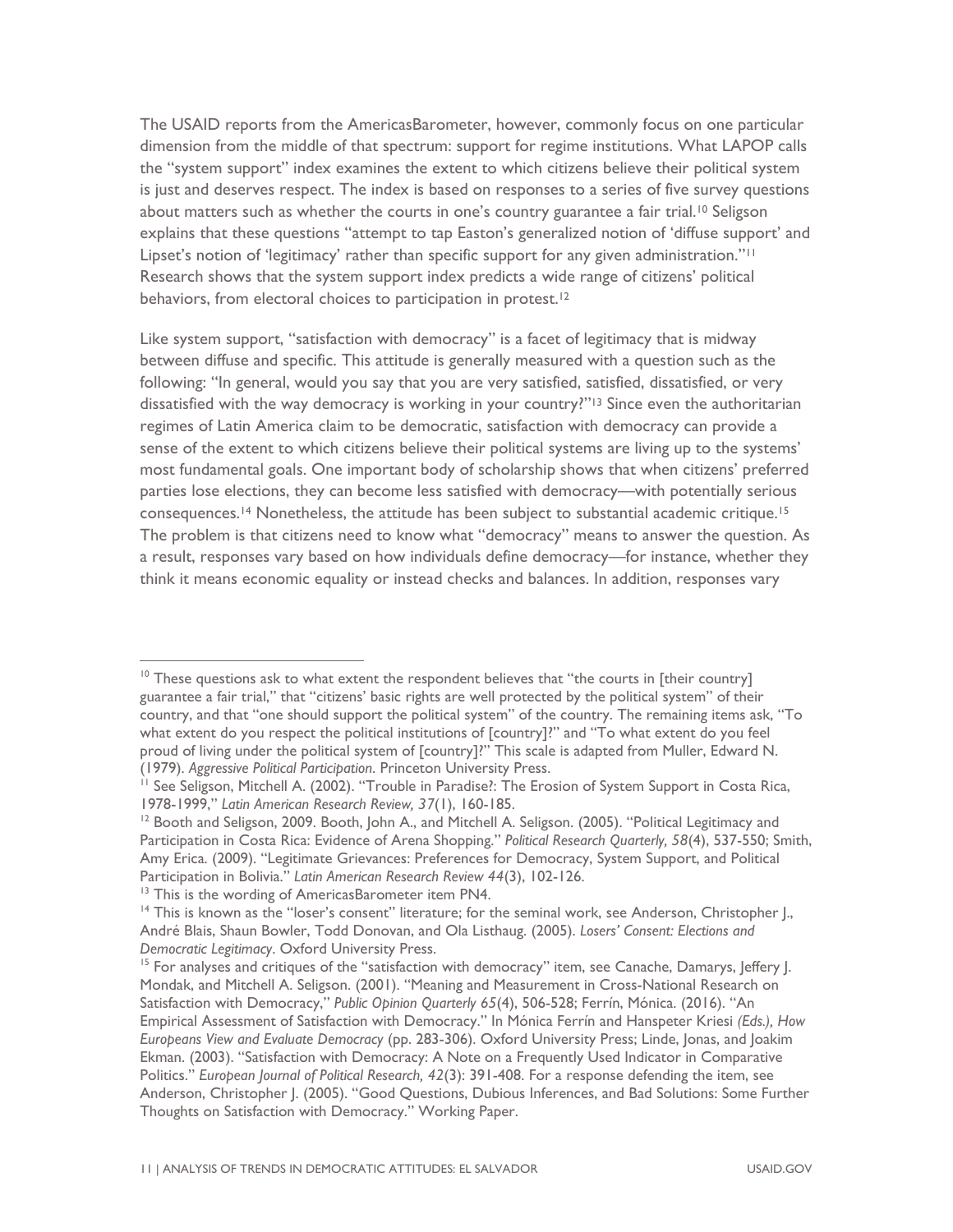cross-nationally depending on the content of civic education and culturally based conceptions of democracy.

However, neither system support nor satisfaction with democracy measure attitudes toward democracy itself. Citizens might continue to express high system support even while democracy crumbles around them—as happened, for instance, in Venezuela during Chavismo's gradual takeover.16 Similarly, new research finds that in countries undergoing autocratization, people who benefit from the new authoritarian regime continue to express high satisfaction with democracy.17 As a result, we need more than these two common measures to indicate whether citizens are willing to support and defend democracy.

Instead, our study relies on survey questions from the "diffuse" end of the legitimacy spectrum. The most famous of the attitudes we study is *support for democracy* in the abstract, which provides a good first approximation of what Booth and Seligson call "attitudes toward regime principles." In the AmericasBarometer, "support for democracy" is measured with the "Churchillian" question asking to what extent respondents agree or disagree that "democracy may have problems, but it is better than any other form of government." Combining a wide range of similar questions from many different cross-national surveys, Christopher Claassen finds that citizen support for democracy affects countries' actual level of democracy.<sup>18</sup> When support for democracy falls, the level of democracy is likely to fall in subsequent years, as measured by efforts such as the Varieties of Democracy (V-DEM) initiative; when support for democracy rises, so too will a country's V-DEM scores rise. This effect is observed only in electoral democracies, which are more responsive to citizens' views than authoritarian regimes.

Nonetheless, general questions on "support for democracy" have also been criticized. The problem is the same one we highlighted earlier when we discussed "satisfaction with democracy": citizens have to know what democracy means before they can decide whether they support it. Research shows that citizens define democracy in a tremendous variety of ways. Analyzing open-ended questions from surveys they administered in Chile, Argentina, Brazil, and Guatemala, for instance, Siddhartha Baviskar and Mary Fran Malone categorize citizens' definitions of democracy as referring either to "means" or "ends"—that is, procedures such as elections or outcomes such as low economic inequality.<sup>19</sup> Excluded groups, including women and respondents of lower social classes, tend to emphasize outputs over procedures. Other research confirms that citizens who are relatively advantaged in society tend to define

<sup>&</sup>lt;sup>16</sup> Rhodes-Purdy, Matthew. (2017). "Beyond the Balance Sheet: Performance, Participation, and Regime Support in Latin America." *Comparative Politics, 49*(2), 252-286.<br><sup>17</sup> Singer, Matthew. (Forthcoming). "Fiddling While Democracy Burns: Partisan Reactions to Weak

Democracy in Latin America." *Perspectives on Politics*.<br><sup>18</sup> Claassen, Christopher. (2020). "Does Public Support Help Democracy Survive?" *American Journal of* 

*Political Science, 64*(1), 118-134.<br><sup>19</sup> Baviskar, Siddhartha, and Mary Fran Malone. (2004, April). "What Democracy Means to Citizens—and

Why It Matters." *European Review of Latin American and Caribbean Studies / Revista Europea de Estudios Latinoamericanos y del Caribe*.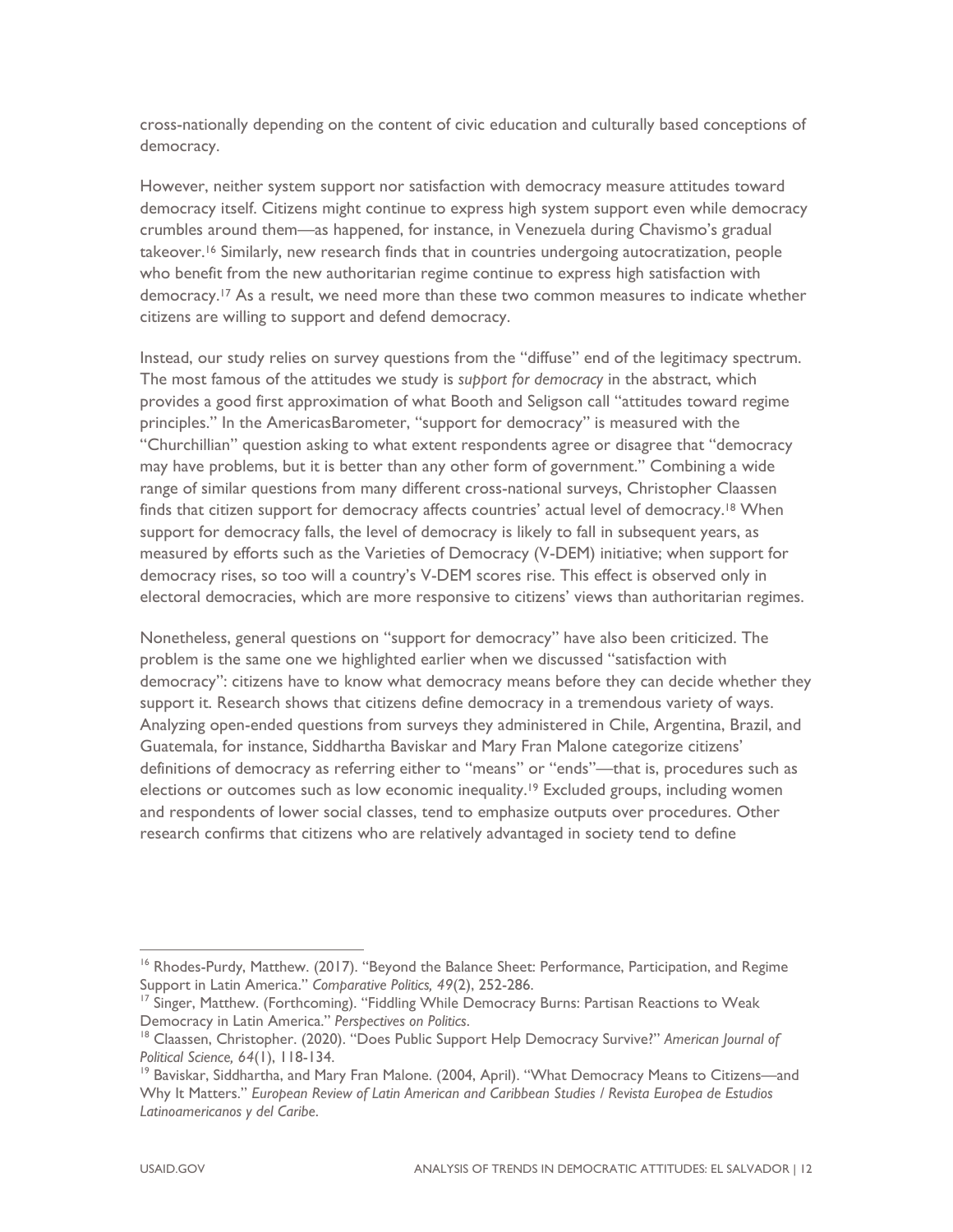democracy in ways that support the status quo; similarly, those who benefit from the current democratic system express greater preference for democracy in the abstract.<sup>20</sup>

Because of this research, we also include several other attitudes dealing with support for less ambiguous regime principles. All involve attitudes toward democratic procedures and practices—the "means" side of the means-versus-ends dichotomy. Our second attitude is *opposition to military coups*. Here, we use a long-standing AmericasBarometer series that asks respondents whether it would be justified for the military to take power in a military coup in certain circumstances. Research shows that responses to these questions strongly predict democratic outcomes: both voting for authoritarian populist leaders and actual coups.21

We also include attitudes toward other institutional threats to democracy. Military coups are no longer the most common way Latin American democracies fall—instead, a new generation of authoritarian leaders such as Hugo Chávez and Daniel Ortega win power democratically and then slowly dismantles democratic checks and balances from the inside. As a result, our third attitude is *opposition to "executive aggrandizement"*—a term political scientists use to refer to presidents who gradually expand their power until democracy is no longer recognizable.22 We measure this using AmericasBarometer questions that ask respondents whether it would be justified for the president to close and govern without Congress and the Supreme Court. New research finds that support for executive aggrandizement grew dramatically among supporters of Brazilian president Jair Bolsonaro after he was elected and inaugurated, providing a support base for Bolsonaro's attempts to eliminate checks on his power.<sup>23</sup>

Democracy, however, involves more than just procedures for transferring and checking power; it also requires protections for citizens. These include universal suffrage and the freedoms of speech, assembly, and conscience necessary for full practice of democratic citizenship. To guide our analysis, we draw on two research projects. First, Ryan Carlin and Matthew Singer's use AmericasBarometer data to identify four dimensions of citizen support for democracy, of which two are focused on citizens: support for "public contestation" and "inclusive participation."<sup>24</sup> The former entails opposition to censorship and to suppression of public protest; the latter

<sup>20</sup> Ceka, Besir, and Pedro C. Magalhaes. (2016). "How People Understand Democracy: A Social Dominance Approach." In Mónica Ferrín and Hanspeter Kriesi (Eds.), *How Europeans View and Evaluate Democracy* (pp. 90-110). Oxford University Press; Sarsfield, Rodolfo, and Fabián Echegaray. (2006). "Opening the Black Box: How Satisfaction with Democracy and Its Perceived Efficacy Affect Regime Preference in Latin America." *International Journal of Public Opinion Research, 18*(2), 153-173.<br><sup>21</sup> Cohen, Mollie J., Amy Erica Smith, Mason W. Moseley, and Matthew Layton. (Forthcoming). "Winners'

Consent: Citizen Commitment to Democracy When Illiberal Candidates Win Elections." *American Journal of Political Science*. http://amyericasmith.org/wp-content/uploads/2021/05/CohenEtAl\_AJPS\_Conditional Acceptance.pdf; Cassell, Kaitlen J., John A. Booth, and Mitchell A. Seligson. (2018). "Support for Coups in the Americas: Mass Norms and Democratization." *Latin American Politics and Society, 60*(4), 1-25. Similarly, Muller and Seligson argued that "support for revolutionary change" inhibited democratization in Latin America in the 1981–1990 period; see Muller, Edward N., and Mitchell A. Seligson. (1994). "Civic Culture and Democracy: The Question of Causal Relationships." American Political Science Review, 88(3), 635-652.  $^{22}$  For a brief overview, see Bermeo, Nancy. (2016). "On Democratic Backsliding." Journal of Democracy, *<sup>27</sup>*(1), 5-19; Levitsky, Steven, and Daniel Ziblatt. (2018). *How Democracies Die*. Crown. 23 Cohen et al., Forthcoming.

<sup>&</sup>lt;sup>24</sup> Carlin and Singer draw on Robert Dahl's famous normative framework that he labeled "polyarchy." Carlin, Ryan E., and Matthew M. Singer. (2011). "Support for Polyarchy in the Americas." *Comparative Political Studies, 44*(11).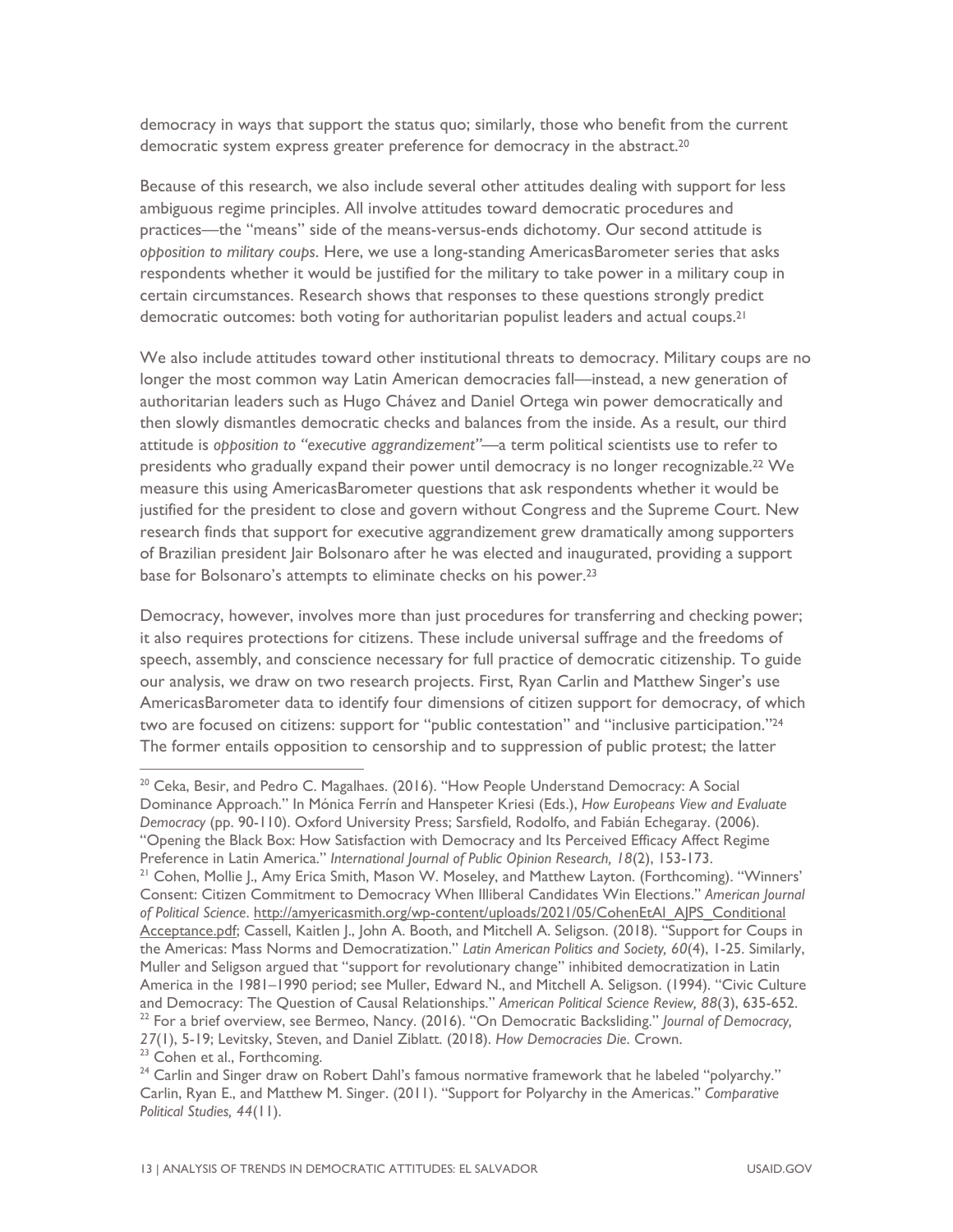involves tolerance for the participation of historically excluded and disliked groups. Similarly, Andreas Schedler and Rodolfo Sarsfield identify four dimensions of "support for liberal democracy," of which two are focused on citizens: support for "freedom of expression" and support for "political equality."<sup>25</sup>

Building on these two studies, the fourth attitude we consider is *tolerance of protest and regime critics*. In our analysis, this is based on responses to five AmericasBarometer questions that gauge respondents' support for the right to demonstration and the political rights of regime critics i.e., those "who only say bad things" about a country's system of government. Finally, our fifth attitude is *support for democratic inclusion*. In the AmericasBarometer data, we focus on two questions dealing with the political participation of historically excluded demographic groups: women and lesbian, gay, bisexual, and transgender (LGBT) communities.

Do these five attitudes affect democratic stability in Latin America? As we discussed above, prior research shows that the first three attitudes—support for democracy in the abstract, support for military coups, and support for executive aggrandizement—help predict episodes of democratization and democratic backsliding. There are also strong reasons to believe the fourth and fifth attitudes can lead to democratic change. Citizens who approve of others' right to protest may resist would-be authoritarian leaders who crack down on dissent. At the other extreme, citizens who are most intolerant might even support large-scale state violence against dissenters. And while inclusion of women and LGBT groups in political leadership is not a minimum requirement of democracy, high-quality democracies are distinguished in part by incorporating these groups. We lack quantitative, cross-national and over-time analysis of whether these attitudes predict democratic change. However, intolerance of dissent and opposition to inclusion are elements of the psychological trait of authoritarianism, which research shows predicts voting for authoritarian candidates across Latin America, the United States, and Europe.<sup>26</sup>

Table 1 presents the full wording of the AmericasBarometer questions we use to measure each democratic attitude in our analysis. We use these questions to create attitudinal scores, ranging from zero (least democratic attitude) to one (most democratic attitude). When more than one question is available for a given democratic attitude, we calculate the attitudinal score by averaging responses.

| <b>Democratic</b><br><b>Attitude</b> | <b>Questions</b>                                                                                          | 2018 | 2021<br>Survey Survey <sup>2</sup> |
|--------------------------------------|-----------------------------------------------------------------------------------------------------------|------|------------------------------------|
| Support for<br>democracy             | ING4. Changing the subject again, democracy may have<br>problems, but it is better than any other form of |      |                                    |

| Table 1. AmericasBarometer Items and Underlying Democratic Attitudes |  |  |
|----------------------------------------------------------------------|--|--|
|                                                                      |  |  |

<sup>25</sup> Schedler, Andreas, and Rodolfo Sarsfield. (2007). "Democrats with Adjectives: Linking Direct and Indirect Measures of Democratic Support." European Journal of Political Research, 46(5), 637-659. <sup>26</sup> Cohen, Mollie J., and Amy Erica Smith. (2016). "Do Authoritarians Vote for Authoritarians? Evidence from Latin America." *Research & Politics, 3*(4); Hetherington, Marc, and Jonathan Weiler. (2018). *Prius or Pickup?: How the Answers to Four Simple Questions Explain America's Great Divide*. Houghton Mifflin Harcourt; Smith, Amy Erica, Mollie J. Cohen, Mason W. Moseley, and Matthew Layton. (2021). "Rejecting Authoritarianism: When Values Are Endogenous to Politics." http://amyericasmith.org/wpcontent/uploads/2021/04/Smith-et-al\_Rejecting-Authoritarianism\_2.19.21.pdf.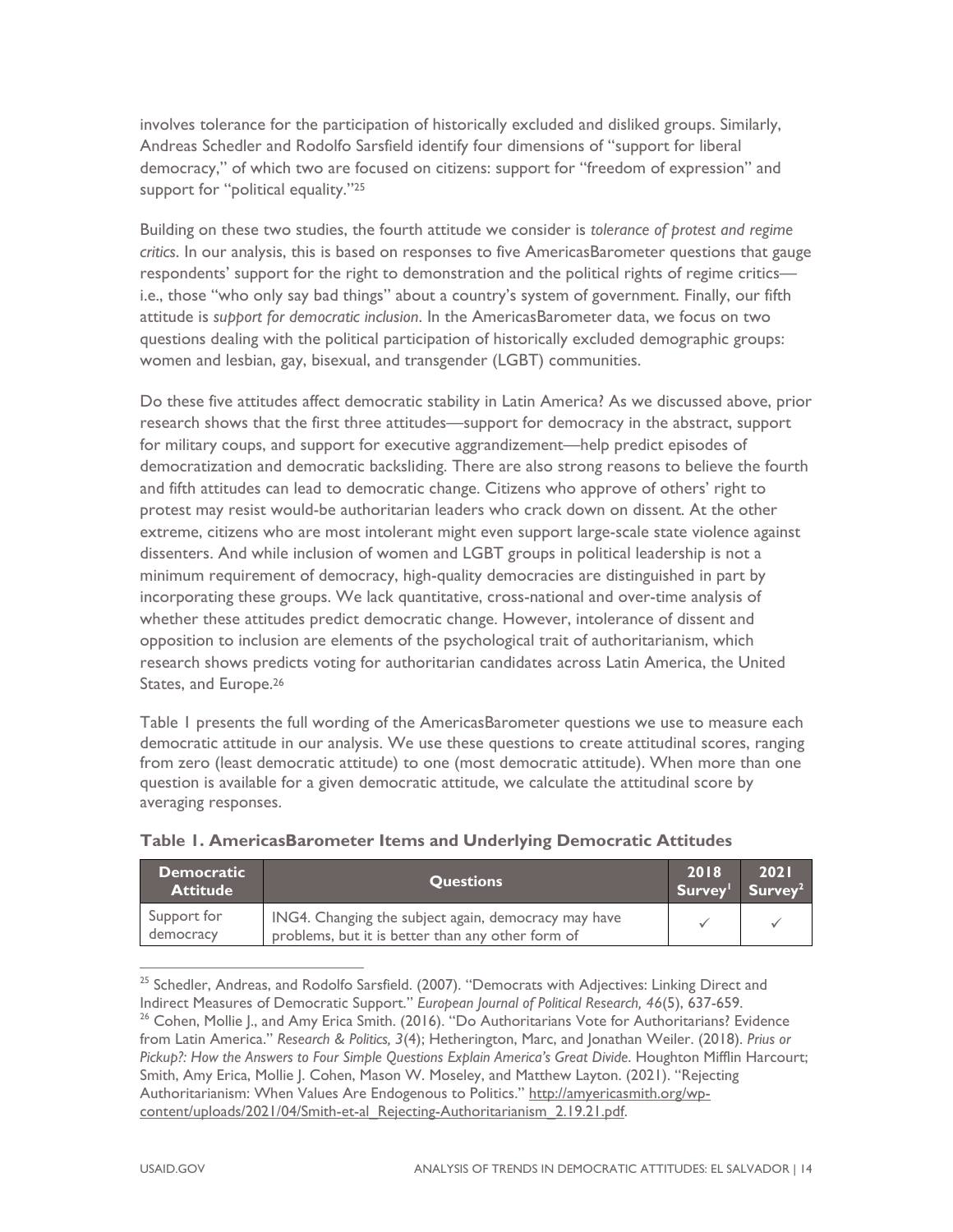| <b>Democratic</b><br><b>Attitude</b>          | <b>Questions</b>                                                                                                                                                                                                                                                                                                                                                                                                                                                                                      |   | 2021<br>Survey <sup>2</sup> |
|-----------------------------------------------|-------------------------------------------------------------------------------------------------------------------------------------------------------------------------------------------------------------------------------------------------------------------------------------------------------------------------------------------------------------------------------------------------------------------------------------------------------------------------------------------------------|---|-----------------------------|
|                                               | government. To what extent do you agree or disagree with<br>this statement?<br>Response options: Seven-point scale ranging from (1) Strongly<br>disagree to (7) Strongly agree.                                                                                                                                                                                                                                                                                                                       |   |                             |
| Opposition to<br>military coups               | Some people say that under some circumstances it would be<br>justified for the military of this country to take power by a<br>coup d'état (military coup). In your opinion would a military<br>coup be justified<br>JC10. When there is a lot of crime<br>Response options: (1) A military take-over of the state would be<br>justified; (2) A military takeover of the state would not be justified.                                                                                                 | ✓ |                             |
|                                               | Some people say that under some circumstances it would be<br>justified for the military of this country to take power by a<br>coup d'état (military coup). In your opinion would a military<br>coup be justified<br>JC13. When there is a lot of corruption<br>Response options: (1) A military take-over of the state would be<br>justified; (2) A military takeover of the state would not be justified.                                                                                            | ✓ |                             |
| Opposition to<br>executive<br>aggrandizement  | JC15A. Do you believe that when the country is facing very<br>difficult times it is justifiable for the president of the country<br>to close the Legislative Assembly and govern without the<br>Legislative Assembly?<br>Response options: (1) Yes, it is justified; (2) No, it is not justified.                                                                                                                                                                                                     |   |                             |
|                                               | JC16A. Do you believe that when the country is facing very<br>difficult times it is justifiable for the president of the country<br>to dissolve the Supreme Court and govern without the<br>Supreme Court?<br>Response options: (1) Yes, it is justified; (2) No, it is not justified.                                                                                                                                                                                                                |   |                             |
|                                               | E5. Of people participating in legal demonstrations. How<br>much do you approve or disapprove?<br>Response options: Ten-point scale ranging from (1) Strongly<br>disapprove to (10) Strongly approve. Response options: Ten-point<br>scale ranging from (1) Strongly disapprove to (10) Strongly<br>approve.                                                                                                                                                                                          | ✓ |                             |
| Tolerance of<br>protest and<br>regime critics | D1. There are people who only say bad things about the<br>form of government of El Salvador, not just the current<br>government but the system of government. How strongly do<br>you approve or disapprove of such people's right to vote?<br>Please read me the number from the scale.<br>Response options: Ten-point scale ranging from (1) Strongly<br>disapprove to (10) Strongly approve .Response options: Ten-point<br>scale ranging from (1) Strongly disapprove to (10) Strongly<br>approve. | ✓ |                             |
|                                               | D2. How strongly do you approve or disapprove that such<br>people be allowed to conduct peaceful demonstrations in<br>order to express their views? Please read me the number.<br>Response options: Ten-point scale ranging from (1) Strongly<br>disapprove to (10) Strongly approve. Response options: Ten-point                                                                                                                                                                                     |   |                             |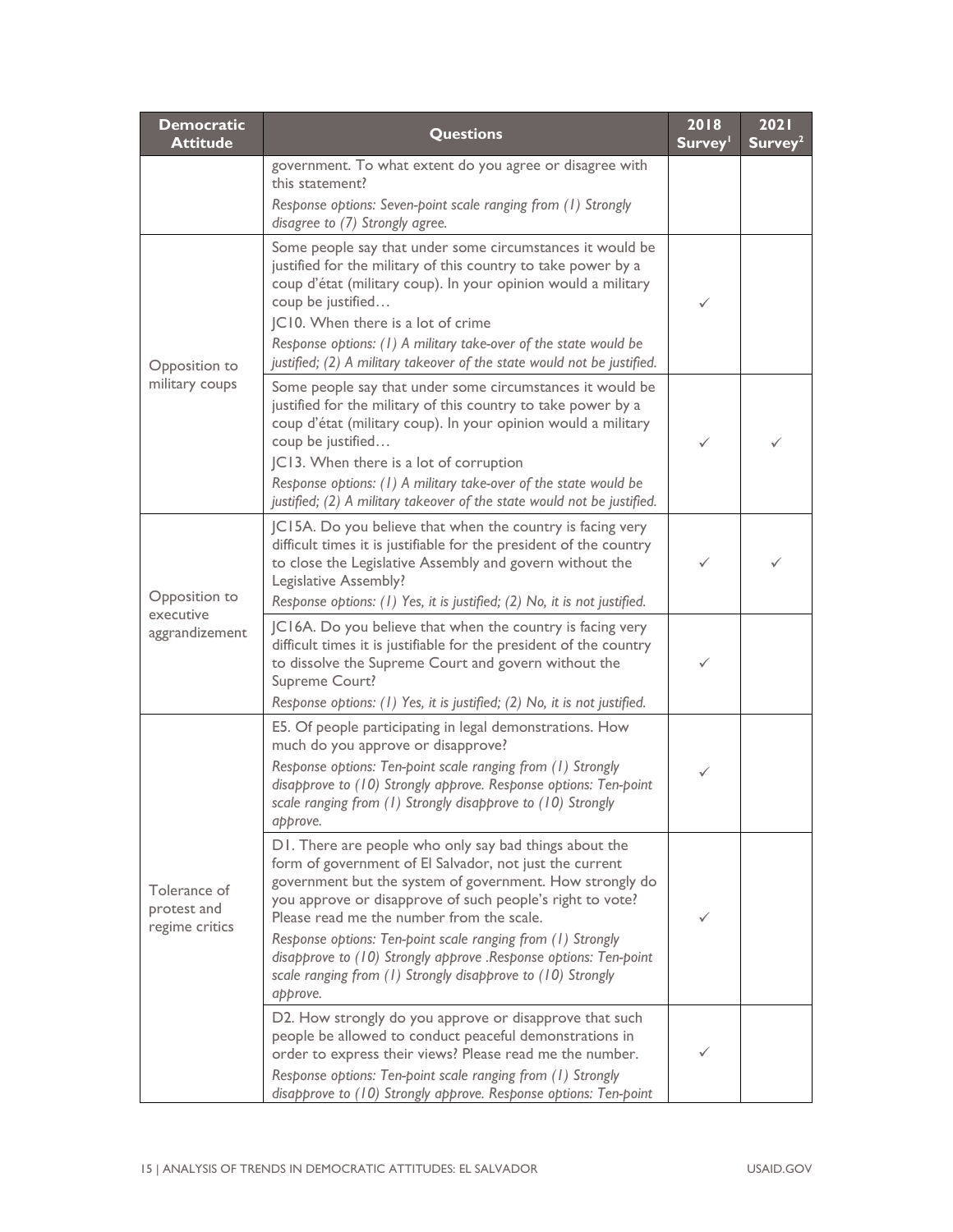| <b>Democratic</b><br><b>Attitude</b> | <b>Questions</b>                                                                                                                                                                                                                                                             | 2018<br>Survey <sup>1</sup> | 2021<br>Survey <sup>2</sup> |
|--------------------------------------|------------------------------------------------------------------------------------------------------------------------------------------------------------------------------------------------------------------------------------------------------------------------------|-----------------------------|-----------------------------|
|                                      | scale ranging from (1) Strongly disapprove to (10) Strongly<br>approve.                                                                                                                                                                                                      |                             |                             |
|                                      | D3. Still thinking of those who only say bad things about the<br>form of government of El Salvador, how strongly do you<br>approve or disapprove of such people being permitted to run<br>for public office?                                                                 | ✓                           |                             |
|                                      | Response options: Ten-point scale ranging from (1) Strongly<br>disapprove to (10) Strongly approve.                                                                                                                                                                          |                             |                             |
|                                      | D4. How strongly do you approve or disapprove of such<br>people appearing on television to make speeches?<br>Response options: Ten-point scale ranging from (1) Strongly<br>disapprove to (10) Strongly approve.                                                             |                             |                             |
| Support for                          | D5. And now, changing the topic and thinking of<br>homosexuals, how strongly do you approve or disapprove of<br>homosexuals being permitted to run for public office?<br>Response options: Ten-point scale ranging from (1) Strongly<br>disapprove to (10) Strongly approve. | ✓                           |                             |
| democratic<br>inclusion              | VB50. Some say that in general, men are better political<br>leaders than women. Do you strongly agree, agree, disagree<br>or strongly disagree?<br>Response options: (1) Strongly agree; (2) Agree; (3) Disagree; (4)<br>Strongly disagree.                                  | ✓                           |                             |

<sup>1</sup> In the 2018 round of the AmericasBarometer in El Salvador, items JC10 and JC13 were administered in a split population so that each respondent was asked only one of the two questions. To conduct cluster analysis using the full population of Salvadorans, we combined these two items into a single variable after confirming that: 1) the responses to the items were similarly distributed and 2) the items had similar patterns of correlation with other items.

 $^2$  In the 2021 round of the AmericasBarometer in El Salvador, items JC13 and JC15A were administered in a split population so that each respondent was asked only one of the two questions. We decided to use JC15A for cluster analysis as we believe that executive aggrandizement currently represents a greater threat to democracy in Latin America and the Caribbean than military coups. We do not use JC13.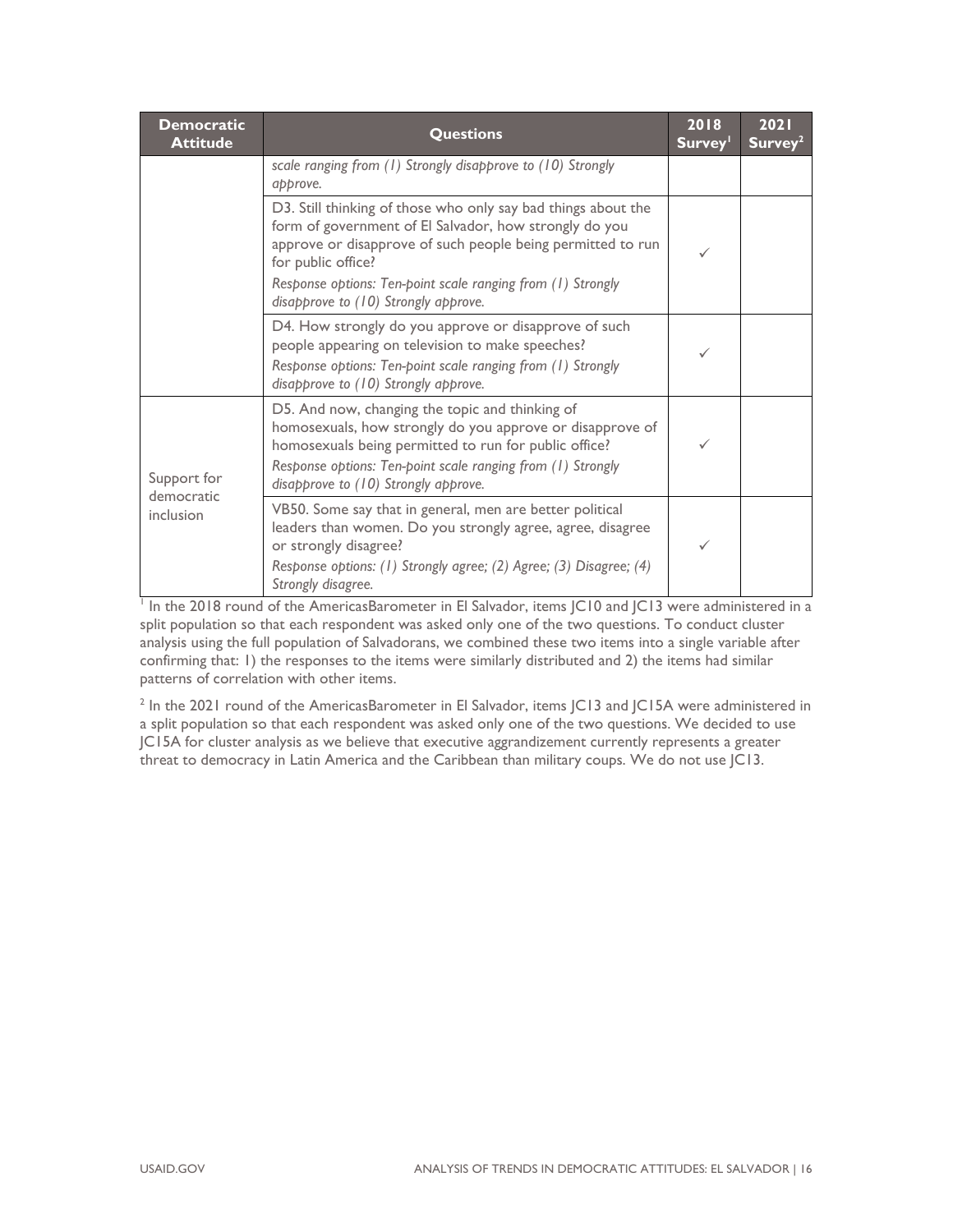## **ANNEX 2: CHARACTERISTICS OF EACH CLUSTER – 2018 WAVE**

| <b>Variable</b>                                                               | <b>Institutionalists</b><br>(52.3% of<br>Salvadorans) | <b>Military</b><br><b>Interventionists</b><br>(24.6% of<br>Salvadorans) | <b>Ambivalent</b><br><b>Presidentialists</b><br>$(3.2%$ of<br>Salvadorans) |
|-------------------------------------------------------------------------------|-------------------------------------------------------|-------------------------------------------------------------------------|----------------------------------------------------------------------------|
| Female                                                                        | 50.89%                                                | 51.08%                                                                  | 48.98%                                                                     |
| Age: 18-29                                                                    | 28.23%***                                             | 41.67% ***                                                              | 53.06%***                                                                  |
| Age: 30-59                                                                    | 53.8%**                                               | 47.04%                                                                  | 40.82%                                                                     |
| Age: 60+                                                                      | 17.97%**                                              | $11.29%***$                                                             | $6.12%***$                                                                 |
| Race: white                                                                   | 21.77%                                                | 25.27%                                                                  | 36.73%*                                                                    |
| Race: mestizo                                                                 | 41.14%                                                | 45.43%**                                                                | 28.57%**                                                                   |
| Race: indigenous                                                              | 4.18%                                                 | 4.3%                                                                    | 2.04%                                                                      |
| Race: black                                                                   | 6.84%                                                 | 6.18%                                                                   | 6.12%                                                                      |
| Race: others                                                                  | 26.08%*                                               | 18.82% ***                                                              | 26.53%                                                                     |
| Lives in rural area                                                           | 40.13%**                                              | 34.68%                                                                  | 40.82%                                                                     |
| Wealth index quintile: I (Poorest)                                            | 26.32%                                                | 27.17%                                                                  | 28.26%                                                                     |
| Wealth index quintile: 2                                                      | 12.84%                                                | 12.23%                                                                  | 21.74%                                                                     |
| Wealth index quintile: 3                                                      | 22.08% ***                                            | 17.93%                                                                  | 13.04%                                                                     |
| Wealth index quintile: 4                                                      | 20.67%                                                | 23.1%                                                                   | 19.57%                                                                     |
| Wealth index quintile: 5 (Richest)                                            | 18.1%                                                 | 19.57%                                                                  | 17.39%                                                                     |
| Years of educational attainment                                               | 8.93                                                  | 9.48**                                                                  | 9.25                                                                       |
| Was victim of a crime in the past 12<br>months                                | $16.71%***$                                           | 30.38% ***                                                              | 12.24%                                                                     |
| People in neighborhood who were<br>victim of a crime                          | 20.4%                                                 | 21.25%                                                                  | 18.11%                                                                     |
| Number of corruption instances<br>experienced in the past 12 months           | 0.16                                                  | 0.20                                                                    | 0.18                                                                       |
| People in neighborhood who<br>experienced at least one corruption<br>instance | 12.36%                                                | 12.02%                                                                  | 13.35%                                                                     |
| Approves of the performance of the<br>President                               | 34.5%*                                                | 23.1%***                                                                | 44.9%                                                                      |
| Believes that they understand<br>important political issues                   | 51.29%**                                              | 57.57%                                                                  | 53.06%                                                                     |
| Believes that those who govern are<br>interested in what people think         | 31.66%                                                | 32.26%                                                                  | 46.94%*                                                                    |
| Voted in the last presidential elections                                      | 68.48% **                                             | 62.1%                                                                   | 57.14%                                                                     |
| Participated in a demonstration or<br>protest in the past 12 months           | 1.9% ***                                              | 2.42%                                                                   | 2.04%                                                                      |
| Attended a city council meeting in the<br>past 12 months                      | 8.61%                                                 | 9.14%                                                                   | 2.04% ***                                                                  |
| Attends meetings of a community<br>improvement association                    | 28.61%                                                | 30.11%                                                                  | 30.61%                                                                     |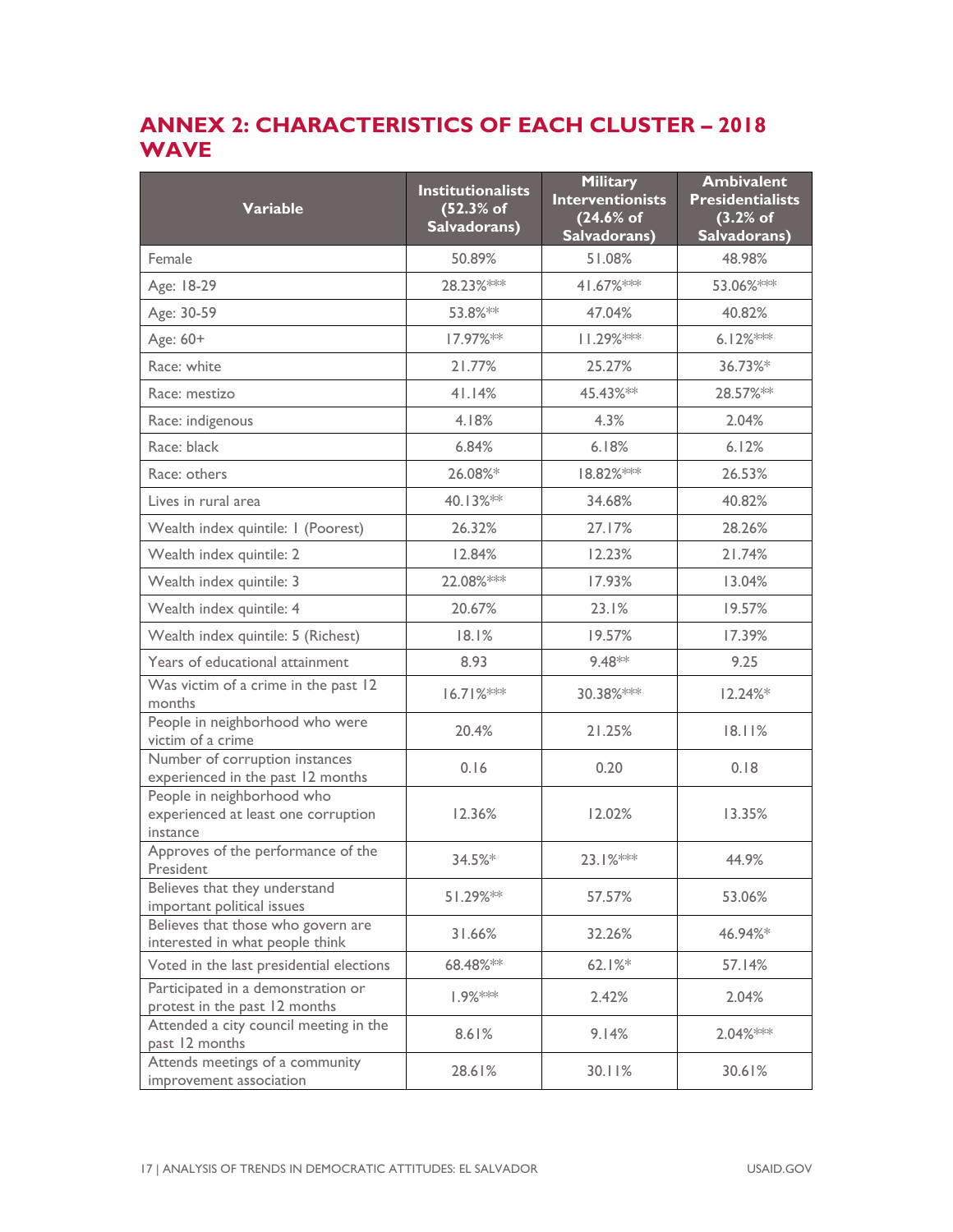Note: Tests of statistical significance between individuals in a given cluster vs. all other individuals. Bootstrapped std. errors with 500 replications.  $* = p < 0.1$ ,  $** = p < 0.05$ ,  $*** = p < 0.01$ .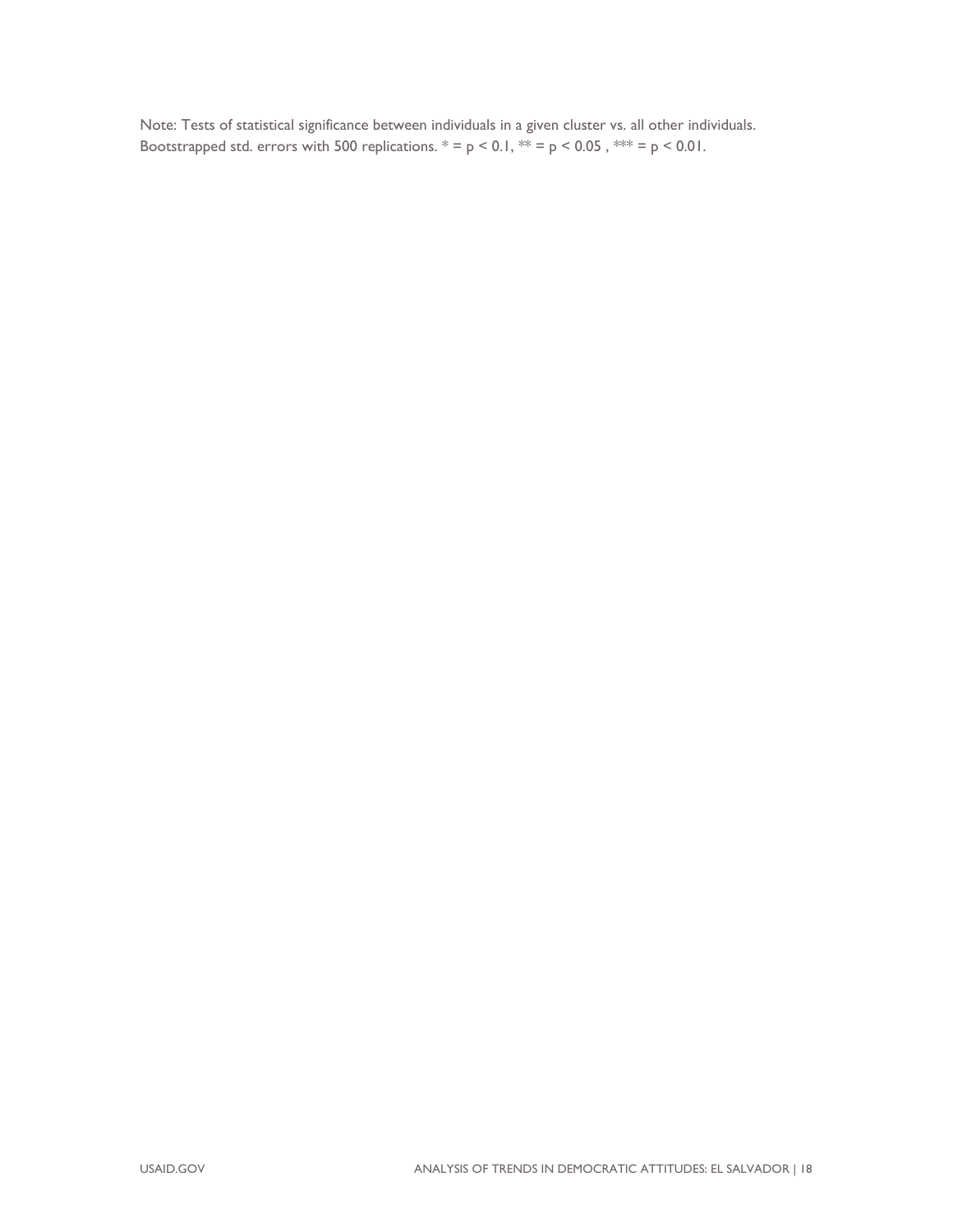## **ANNEX 3: CHARACTERISTICS OF EACH CLUSTER – 2021 WAVE**

| <b>Variable</b>                                                     | <b>Institutionalists</b><br>(53.9% of<br>Salvadorans) | <b>Presidentialists</b><br>(46.1% of<br>Salvadorans) |
|---------------------------------------------------------------------|-------------------------------------------------------|------------------------------------------------------|
| Female                                                              | 45.06%***                                             | 57.2%***                                             |
| Age: 18-29                                                          | 29.17% ***                                            | 41.01%***                                            |
| Age: 30-59                                                          | 56.56%*                                               | 49.79%*                                              |
| Age: 60+                                                            | 14.27%**                                              | 9.20%**                                              |
| Race: white                                                         | 23.15%**                                              | 30.6%**                                              |
| Race: mestizo                                                       | 40.43%**                                              | 31.75%**                                             |
| Race: indigenous                                                    | 4.06%                                                 | 4.22%                                                |
| Race: black                                                         | 6.47%                                                 | 5.10%                                                |
| Race: other                                                         | 25.89%                                                | 28.33%                                               |
| Rural area                                                          | 10.21%                                                | 15.43%*                                              |
| Wealth Index Quintile - Poorest                                     | 20.11%                                                | 21.6%                                                |
| Wealth Index Quintile - 2                                           | 16.35%*                                               | 22.27%*                                              |
| Wealth Index Quintile - 3                                           | 20.55%                                                | 19.43%                                               |
| Wealth Index Quintile - 4                                           | 21.33%                                                | 19.1%                                                |
| Wealth Index Quintile - Richest                                     | 21.65%                                                | 17.6%                                                |
| Level of education: None                                            | 8.49%                                                 | 10.52%                                               |
| Level of education: Primary                                         | 22.5%                                                 | 22.49%                                               |
| Level of education: Secondary                                       | 48.95%*                                               | 56.03%*                                              |
| Level of education: Tertiary                                        | 20.05% ***                                            | 10.95% ***                                           |
| Number of corruption instances experienced in the past 12<br>months | 0.03                                                  | 0.06                                                 |
| Approves of the performance of the President                        | 75.66% ***                                            | 94.79% ***                                           |

Note: Tests of statistical significance between individuals in a given cluster vs. all other individuals. Bootstrapped std. errors with 500 replications.  $* = p < 0.1$ ,  $** = p < 0.05$ ,  $*** = p < 0.01$ .